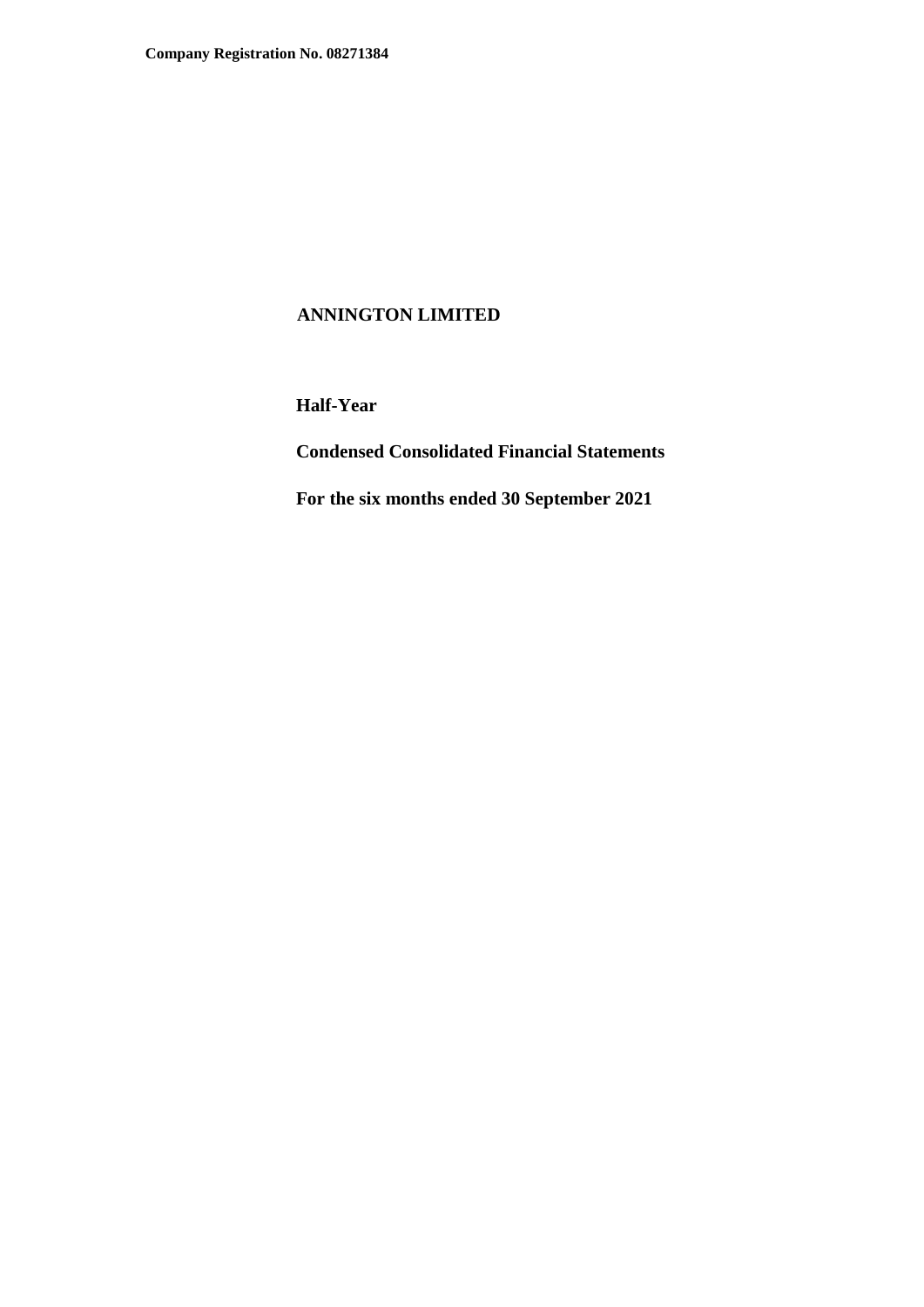## **HALF-YEAR CONDENSED CONSOLIDATED FINANCIAL STATEMENTS FOR THE SIX MONTHS ENDED 30 SEPTEMBER 2021**

| <b>CONTENTS</b>                                          | Page         |
|----------------------------------------------------------|--------------|
| <b>Half-year report</b>                                  | $\mathbf{2}$ |
| <b>Financial statements</b>                              | 8            |
| Condensed consolidated income statement                  | 8            |
| Condensed consolidated statement of comprehensive income | 9            |
| Condensed consolidated balance sheet                     | 10           |
| Condensed consolidated statement of changes in equity    | 11           |
| Condensed consolidated cash flow statement               | 12           |
| Notes to the condensed consolidated financial statements | 13           |
| <b>Statement of directors' responsibilities</b>          | 29           |

#### **NOTE ON FORWARD-LOOKING STATEMENTS**

This Financial Report contains various forward-looking statements. These forward-looking statements reflect current views with respect to future events and anticipated financial and operational performance. Forward-looking statements as a general matter are all statements other than statements as to historical facts or present facts or circumstances. Forward-looking statements are sometimes, but not always, identified by their use of the words "aim", "anticipate", "assume", "believe", "contemplate", "continue", "could", "estimate", "expect", "forecast", "intend", "likely", "may", "might", "plan", "positioned", "potential", "predict", "project", "remain", "should", "will" or "would", or, in each case, their negative, or similar expressions. Other forwardlooking statements can be identified in the context in which the statements are made.

By their nature, forward-looking statements involve known and unknown risks, uncertainties and other factors because they relate to events and depend on circumstances that may or may not occur in the future. Forward-looking statements are not guarantees of future performance. Many of these factors are beyond the control of the Group and are not possible to estimate precisely. Because these forward-looking statements are based on assumptions or estimates and are subject to risks and uncertainties, the actual results or outcome could differ materially from those set out in the forward-looking statements. Readers are cautioned not to place undue reliance on such forward-looking statements, which speak only as of the date of this Report.

Annington Limited expressly undertake no obligation to publicly update or revise any forward-looking statements, whether as a result of new information, future events or otherwise, other than as required by law or regulation. Accordingly, prospective investors are cautioned not to place undue reliance on any of the forward-looking statements herein. In addition, all subsequent written and oral forward-looking statements attributable to or made on behalf of Annington Limited are expressly qualified in their entirety.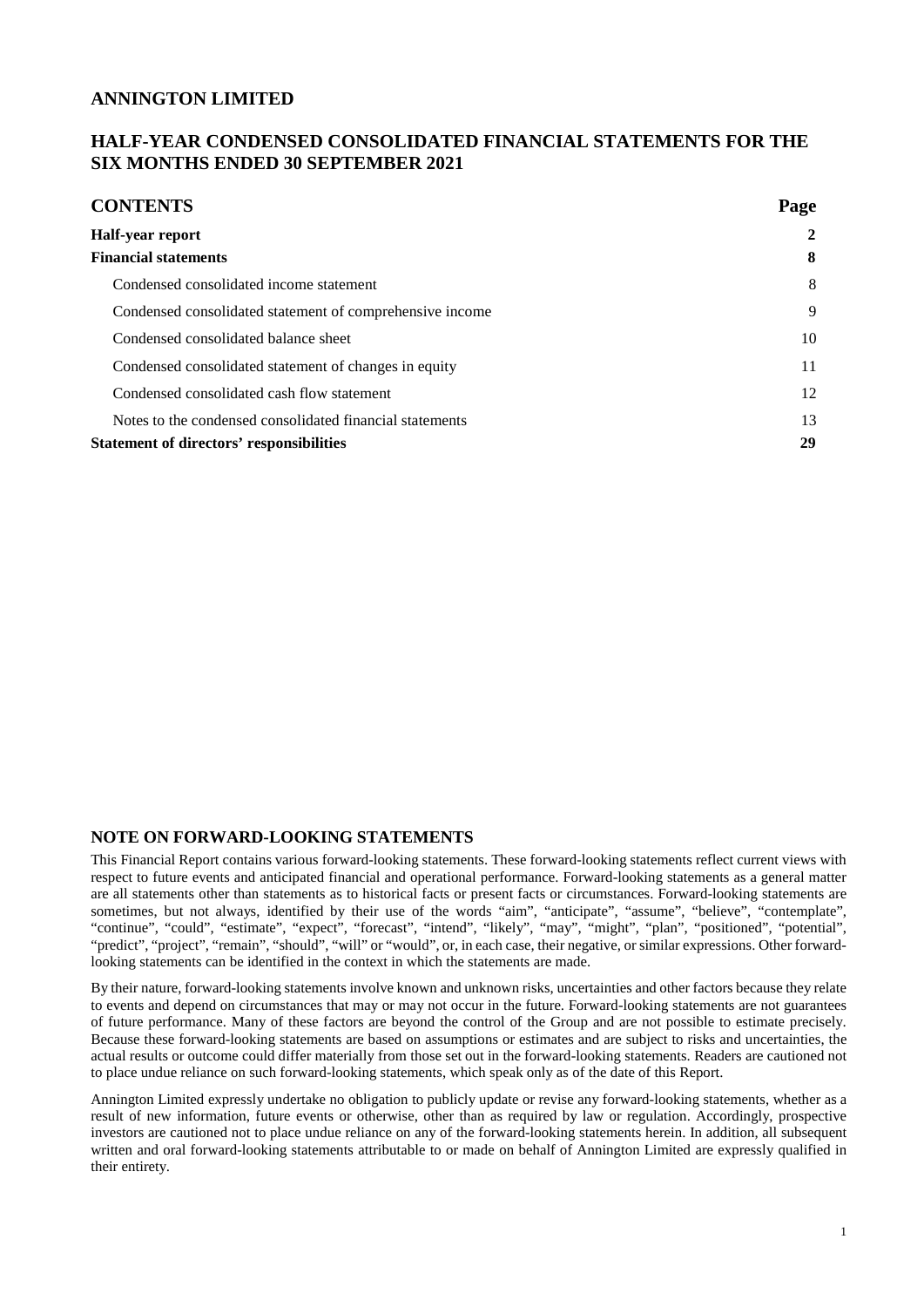# **HALF-YEAR REPORT For the six months ended 30 September 2021**

#### **FINANCIAL HIGHLIGHTS**

- The carrying value of the Group's investment properties was £8.4 billion (31 March 2021: £8.1 billion).
- Rental income was £101.8 million (30 September 2020: £100.5 million).
- Profit after taxation was £385.5 million (30 September 2020 restated: £33.1 million).
- Adjusted EBITDA was £92.1 million (30 September 2020 restated: £90.7 million).
- The Group sold 224 (30 September 2020: 81) investment properties and recognised total sales proceeds of £52.6 million (30 September 2020: £21.7 million).
- In October 2021, the Group successfully issued £800.0 million of new bonds under its £4.0 billion Euro Medium Term Note Programme.

#### **Portfolio Summary**

As at 30 September 2021 (unless otherwise noted), the Group's portfolio consisted of:

|              | <b>MQE</b> Portfolio                                                                   | Non-MQE Portfolio                                                                                                                                                                                                                                                   |
|--------------|----------------------------------------------------------------------------------------|---------------------------------------------------------------------------------------------------------------------------------------------------------------------------------------------------------------------------------------------------------------------|
| Activity     | The core business of the Group, being the<br>provision of Service Family Accommodation | Refurbishment and sale<br>rent of<br>$\alpha$<br>properties released by the MoD<br>Residential investment portfolio, with<br>properties rented on market terms, both<br>individually and in bulk<br>Redevelopment capability                                        |
| Properties   | 38,114 (31 March 2021: 38,140) homes<br>leased to the MoD and related assets           | 2,082 (31 March 2021: 2,248) homes owned and<br>rented to the general public, the MoD and local<br>authorities, including homes released from the<br>MQE Estate. A further six (31 March 2021: 39)<br>new units under development, either for sale or<br>for rental |
| Lease length | $200$ year leases $-175$ years unexpired                                               | Assured Shorthold Tenancies and flexible leases                                                                                                                                                                                                                     |
| Lease type   | Repairs and maintenance paid by tenant                                                 | Repairs and maintenance paid by tenant or<br>landlord                                                                                                                                                                                                               |
| Book value   | At 30 September 2021: £7,974.4million<br>(31 March 2021: £7,641.2million)              | At 30 September 2021: £454.3million<br>(31 March 2021: £482.1 million)                                                                                                                                                                                              |

In addition to the above, at 30 September 2021, the Group managed 26 (31 March 2021: 27) properties on bulk or Assured Shorthold Tenancies.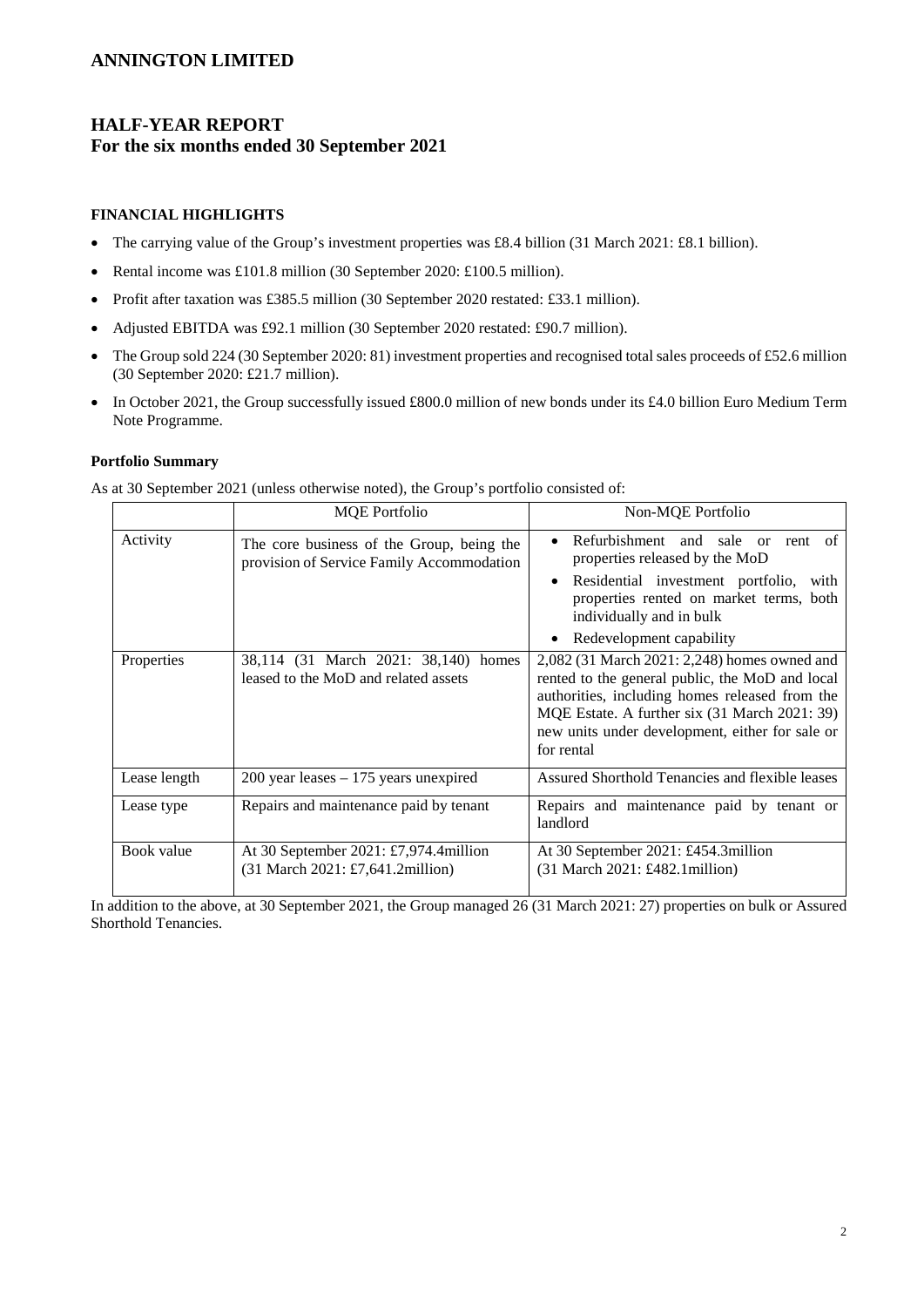# **HALF-YEAR REPORT For the six months ended 30 September 2021**

#### **Introduction**

Annington is one of the largest providers of privately rented housing in the UK, owning over 40,000 homes with an asset value of £8.4 billion. The portfolio is unique in that over 94% of our properties are rented to the Ministry of Defence ('MoD') under a 200 year lease. As the MoD releases surplus properties back to the Group they are either sold or rented in the open market. To date the Group has helped over 17,000 people purchase their own home, many of whom were first time buyers, service personnel or key workers. We have also let thousands of homes to private individuals.

#### **Market Environment**

The UK housing market continued to grow in the first half of the financial year. The desire to obtain more space and the extension of the Government's Stamp Duty Land Tax ('SDLT') holiday to 30 June 2021 initially boosted demand, with the rush to complete sales before the deadline resulting in record setting transactional volumes for June. Despite the phasing out of the SDLT holiday, house price growth has continued its upward trajectory. Average house prices hit a new record high in September, with the ONS reporting annual headline growth of 11.8%, raising the price of an average house in the UK to £270,000.

Strong rental demand and lack of stock continued to drive up rents everywhere outside London, as London renters seek the opportunity to find more space further afield. Rightmove reported that average rents (excluding London) hit a new record high of £1,047 per calendar month in September, 8.6% higher than last year and 6.7% up on March 2021.

### **Operational Update**

The first six months of the 2022 financial year has seen the Group perform well, with Government backed rents continuing to form 94% of the Group's income. The Group's private rentals and refurbishment operations were unaffected by the UK's Third National Lockdown between January and June 2021 and occupancy has remained at c.98% during the reporting period.

Operationally, all areas of the business are operating at pre-pandemic levels. This review covers the key areas of the business and updates performance subsequent to our last annual report.

#### *Site Review*

As separately announced, Annington and the MoD have reached a settlement of the Site Review process relating to the rent payable by the MoD in relation to the Married Quarters Estate (MQE). This settlement applies the awards given by the arbitral panel chaired by Lord Neuberger PC to date across the MQE as a whole. Reaching this settlement now avoids the need to complete the remaining site review/arbitration process, which was expected to run into the middle of 2023, and results in a material saving in both time and cost for both parties.

Under the settlement, the MoD will continue to pay rent at the current prevailing downward adjustment of 58.0% from open market rental levels until the dates on which the new rents become payable, which fall between 2021 and 2024. Upon these dates the MoD will pay rent with a downward adjustment of 49.6% from open market rental levels until the next Site Review. This downward adjustment will be applied equally to all sites in the MQE.

Annington and the MoD have also agreed that at the next Site Review in 15 years, the same agreed downward adjustment of 49.6% will be applied. This will avoid the need for a full Site Review at that time, and means that the next full Site Review will take place between 2051 and 2054. This provides both sides with greater certainty and allows the parties to avoid a further costly and lengthy process in 15 years' time.

In addition, Annington and the MoD have agreed to a number of other terms, principally relating to the releases of units. Under the 2019 Arbitration Agreement the minimum release of units was a two year rolling average of 500 properties per annum. This has been reduced to a rolling average of 375 units, subject to a minimum of 250 properties per annum. The  $£7,000$  per unit dilapidations waiver will also now only apply to 375 units released in a year. In addition to this, Annington have agreed to the handback by the MoD of certain properties with a waiver of all associated dilapidations.

#### *MoD Property Releases*

In the six months to 30 September 2021, the MoD handed over 24 units, with termination notices received for a further 695 units to be released before the end of the financial year, taking the forecast number of releases to 719 for the 2021-22 financial year. The Group is currently conducting site visits as part of our process of determining the optimal strategy for each site being released.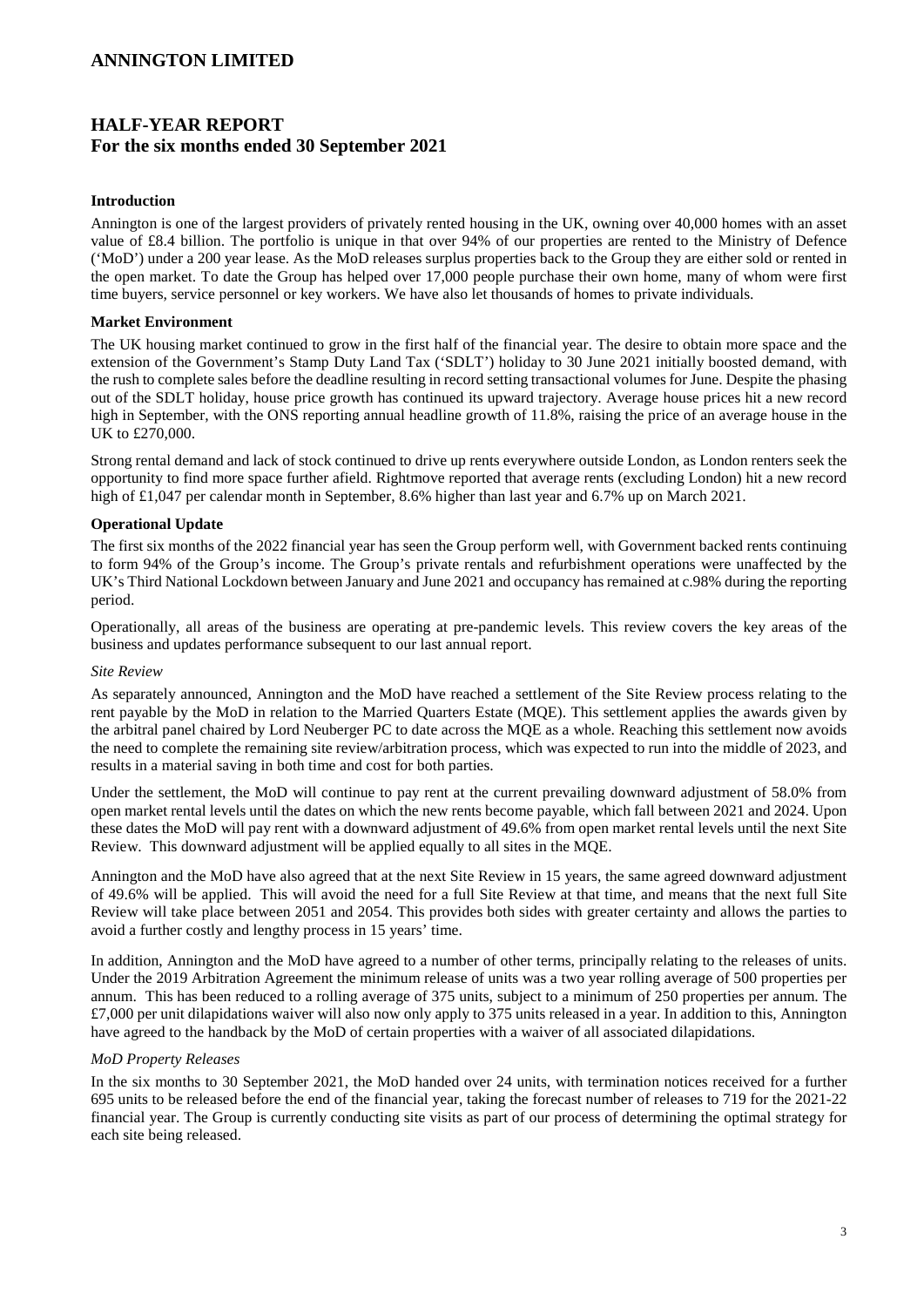# **HALF-YEAR REPORT For the six months ended 30 September 2021**

*Disposals* 

| <b>Property disposals</b>             | 30 September 2021 |               | 30 September 2020 |               |
|---------------------------------------|-------------------|---------------|-------------------|---------------|
|                                       | Units             | Sales $(f_m)$ | Units             | Sales $(f_m)$ |
| Non-MOE Portfolio – Surplus Estate    | 138               | 29.3          | 63                | 9.5           |
| Non-MQE Portfolio – Rentals Portfolio | 86                | 23.3          | 18                | 12.2          |
| <b>Total investment properties</b>    | 224               | 52.6          | 81                | 21.7          |
| Inventory units                       |                   | 0.6           |                   | 1.1           |
| <b>Total properties</b>               | 225               | 53.2          |                   | 22.8          |

The Group sold 225 properties during the first half of the year compared to 83 units in the prior comparative period. Total sales proceeds were £53.2million with an average sales price per unit of c.£236,000. Of these, 224 were sold from investment properties with the majority relating to properties released from the MQE portfolio and the remainder from the Non-MQE – Rentals Portfolio. New build properties, developed with the intention of a sale by the group are separately accounted for as inventory, with the unit sold during the current period being part of the Group's new build project at Allington, Wiltshire.

#### *October 2021 Fund Raising*

On 4 October 2021, the Group, through its subsidiary Annington Finance plc, issued two tranches of fixed rate notes of £400.0 million each under its £4 billion Euro Medium Term Note Programme. The notes mature in 2032 and 2051 and carry coupon rates of 2.308% and 2.924% respectively. Subsequently, Annington Limited completed a partial return of capital by way of a £793.6 million special dividend to its immediate parent, Annington Holdings (Guernsey) Limited.

#### *ESG*

The Group is committed to having a positive social and environmental impact and has recently completed an externally administered ESG maturity assessment. The process of reviewing and implementing the recommendations resulting from the assessment is underway and particular attention is being given to aligning strategy against sustainability frameworks and standards including SASB, TCFD and the United Nations Sustainable Development Goals ('SDG'). Further detail of Annington's progress in embedding sustainability at all levels of the Group will be provided in subsequent Annual Reports.

#### *Outlook*

With a stronger than expected rebound in the housing market after the initial nationwide lockdown, and record growth over the summer, short-term forecasts are now trending towards more moderate growth rates in the near future. Savills predicts 3.5% house price growth for the UK in 2022, after an exceptionally strong year in 2021. It expects a 5-year growth rate to 2026 of 13.1%.

Against the backdrop of the lifting of COVID-19 restrictions, 2021 saw renters returning to cities and rents increasing again as tenant demand rose. However, it is too soon to assess and comment upon the impact of potential measures to combat the Omicron variant of COVID-19.

With the expectation of a further 695 units to be released in the second half of the financial year, the Group anticipates a busy second half of the year. Preparations are already underway to determine the best strategies for these releases and we look forward to making more housing stock available to the public, be it in the form of lettings or homes available for purchase.

With the Site Review now settled, the Group is able to plan for the future with greater certainty. The group will return its focus to refurbishing released units and returning them to the national housing stock, with the 719 units notified for termination from the MQE representing the highest number of units released since 2003.

As always, we will continue to focus on actively managing the Group's current operations and developments. We will continue to manage tenancies and rental levels, and assess potential options to enhance value, including refurbishment, redevelopment and disposal.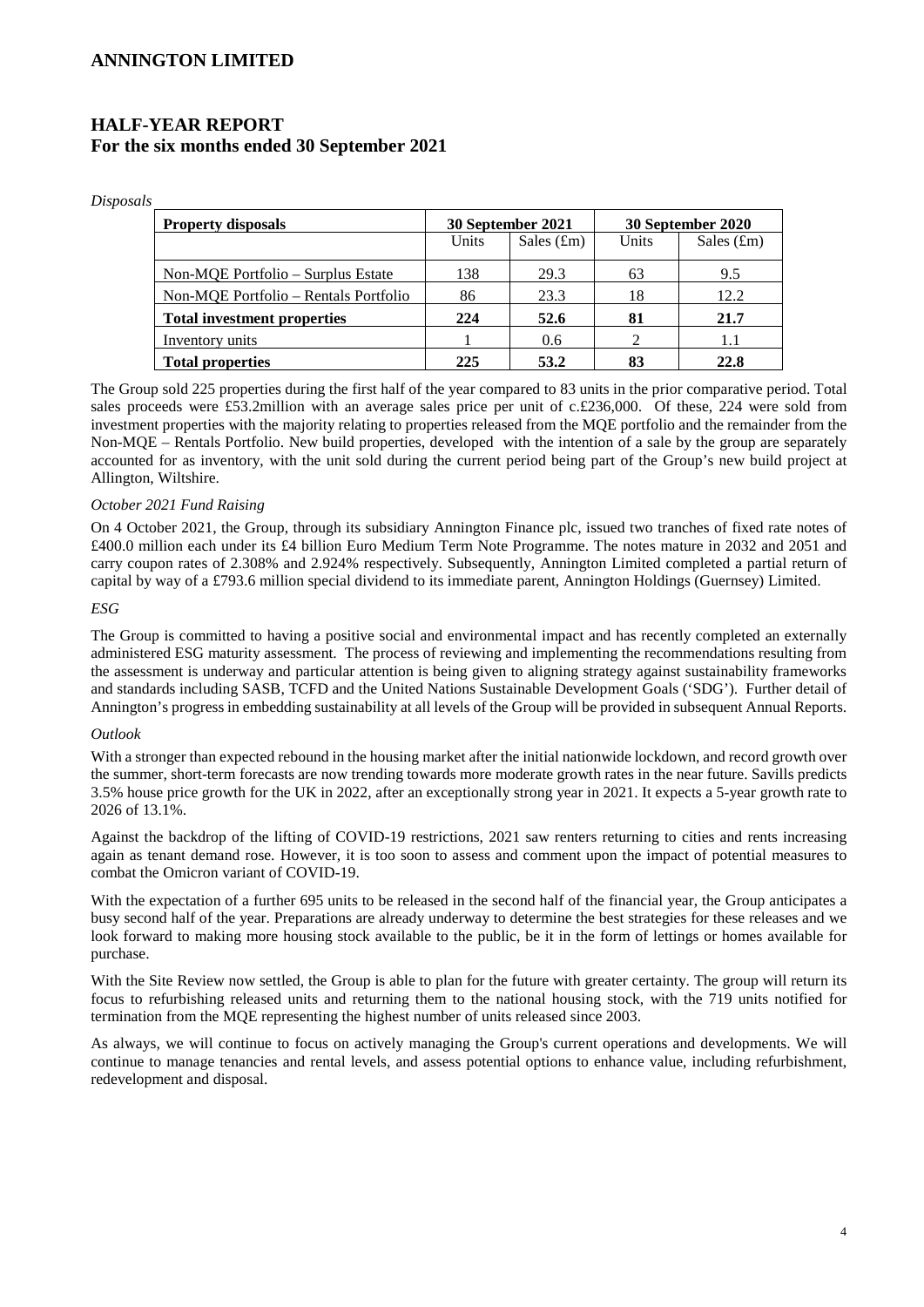# **HALF-YEAR REPORT For the six months ended 30 September 2021**

### **Key performance indicators**

The Group measures Key Performance Indicators ('KPI's) based on the controllable variable drivers of its activities.

| <b>Financial KPI</b>             | 30<br>September<br>2021 | 30<br>September<br>2020<br>Restated* | <b>Management commentary</b>                                                                                                                                                                                                                    |
|----------------------------------|-------------------------|--------------------------------------|-------------------------------------------------------------------------------------------------------------------------------------------------------------------------------------------------------------------------------------------------|
|                                  | £ millions              | £ millions                           |                                                                                                                                                                                                                                                 |
| Gross rental income              | 101.8                   | 100.5                                | Gross rental income has increased by £1.3 million or 1.3% in<br>the six months ended 30 September 2021 and is mainly due to<br>rent increases arising from the 2020 Beacon Unit Rent Review<br>and partially offset by unit sales and releases. |
| Net rental income<br>margin      | 97.5%                   | 97.4%                                | Net rental income margin measures the profitability of the<br>Group's rental operations, expressing net rent as a percentage<br>of gross rental income.                                                                                         |
|                                  |                         |                                      | The margin is consistent period on period due to minimal<br>variability in property operating expenses.                                                                                                                                         |
| <b>Adjusted EBITDA</b>           | 92.1                    | 90.7                                 | Adjusted EBITDA is used to measure the normalised earnings<br>of the business by removing exceptional and irregular items of<br>profit and loss and aims to make comparisons more meaningful<br>across different periods.                       |
|                                  |                         |                                      | Adjusted EBITDA has increased slightly due to the increase in<br>gross rental income.                                                                                                                                                           |
| <b>Adjusted EBITDA</b><br>margin | 90.5%                   | 90.3%                                | Similar to the Adjusted EBITDA, Adjusted EBITDA margin is<br>used to measure the normalised earnings of the business. This<br>metric measures the rate of conversion of gross rental income<br>into Adjusted EBITDA.                            |
|                                  |                         |                                      | The margin has increased due to the above-mentioned reasons.                                                                                                                                                                                    |
| Free cash flow                   | 70.3                    | 35.3                                 | This measure is used to assess the cash generated to be utilised<br>on discretionary purchases or dividends.                                                                                                                                    |
|                                  |                         |                                      | Free cash flow has increased by £35.0 million, driven by higher<br>proceeds from sale of investment properties.                                                                                                                                 |

\* Comparative information has been restated as a result of the reclassification of costs as described in Note 16.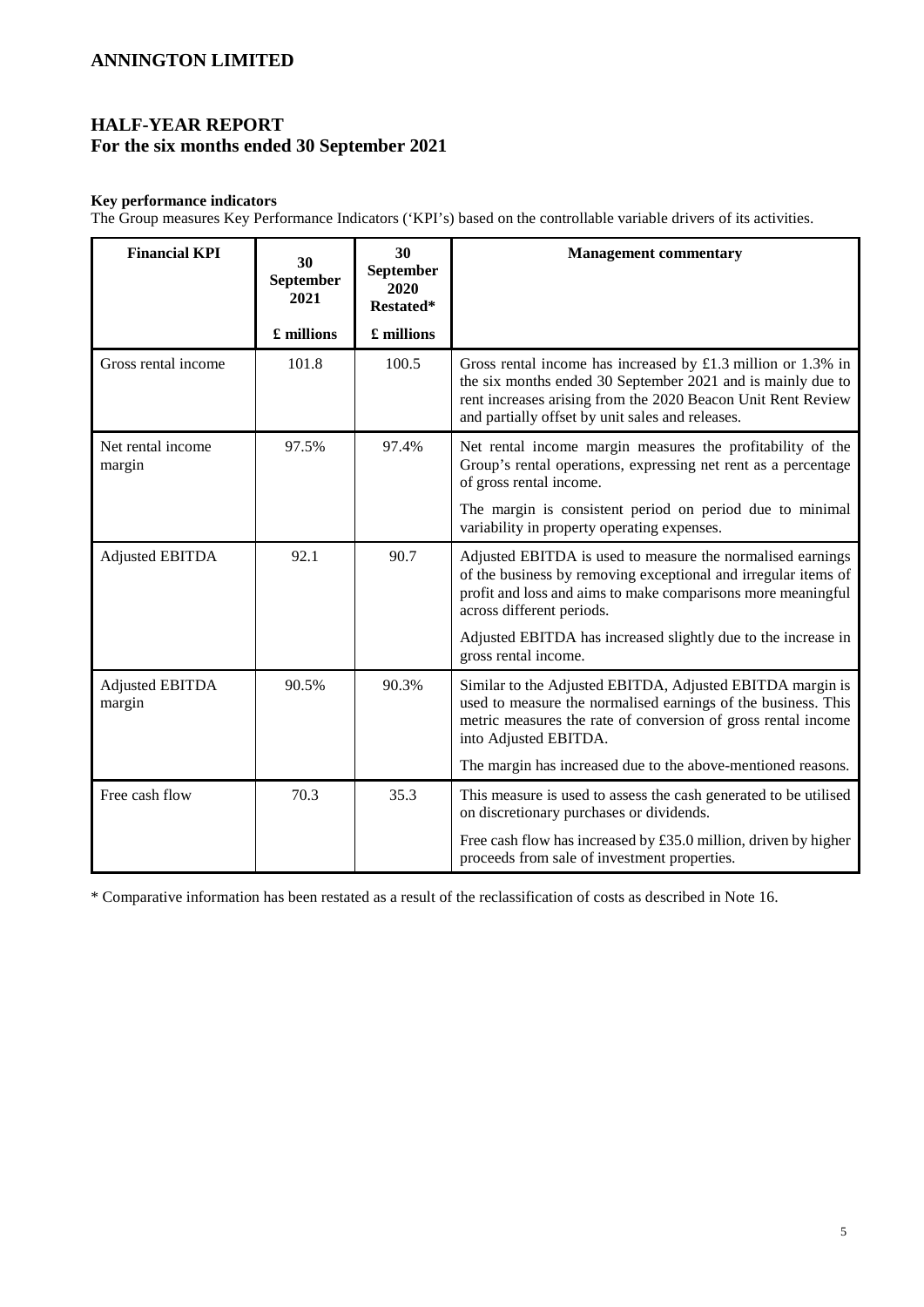# **HALF-YEAR REPORT For the six months ended 30 September 2021**

#### **Financial Performance**

#### *Gross rental income*

Gross rental income for the six months ended 30 September 2021 has increased by 1.3% or £1.3m, from £100.5 million for the six months ended 30 September 2020 to £101.8 million for the six months ended 30 September 2021. The 2020 Beacon Unit Rent Review was finalised subsequent to the period end. MOE rent has increased by £0.8 million as a result of the 2020 Rent Review uplift partially offset by units being released from the MQE. Non-MQE rent also increased (up by £0.5 million), mainly because of the addition of units released from the MQE portfolio to the Rental portfolio.

#### *Adjusted EBITDA*

Adjusted EBITDA for the six months ended 30 September was £92.1 million, a slight increase of 1.6% over the same period last year. The increase reflects the changes in gross rental income discussed above with property operating expenses remaining largely unchanged from the restated comparative period.

Property operating expenses comprise the direct operating expenses incurred in connection with the conduct and operation of the business. Refurbishment costs that are deemed capital items are capitalised in line with the Group's accounting policy. Comparatives have been adjusted to align with the application of this policy as shown in the table below. These costs have remained roughly in line with the comparative period at £2.5 million (30 September 2020: £2.6 million).

|                                             | 30 September<br>2021<br>$\pounds$ '000 | As previously<br>presented<br>30 September<br>2020<br>$\pounds$ '000 | <b>Restated</b><br>30 September<br>2020<br>$\pounds$ '000 |
|---------------------------------------------|----------------------------------------|----------------------------------------------------------------------|-----------------------------------------------------------|
| Property operating expenses                 | (2,548)                                | (9,586)                                                              | (2,627)                                                   |
| Other operating income                      | 19                                     | 20                                                                   | 1,390                                                     |
| Profit on disposal of investment properties | 3,481                                  | 4.226                                                                | 3,126                                                     |

Refer to Note 16 of the condensed consolidated financial statements for further details on the restatement of comparative figures.

Administrative costs for the six months ended 30 September 2021 were £7.3 million, in line with the prior period.

#### *Site review*

Site review costs for the first half of the year ended at £4.7 million compared to £8.9 million in the comparative period. This reflects the timing of hearings and preparations, with the hearings occurring during the summer of 2020. No hearings took place in the six months to September 2021 with site review costs reflecting ongoing preparatory costs prior to the settlement noted above.

#### *Free cash flow*

Free cash flow for the six months ended 30 September was £70.3 million (30 September 2020: £35.3 million). The increase in free cash flow reflects the increase in Adjusted EBITDA together with the higher number of property disposals in the current period.

The Group is committed to a sustainable cash flow based dividend policy subject to debt covenant restrictions and our policy to maintain BBB equivalent rating. No dividend was paid in relation to the prior (2020) year end and during the period, the Group paid a dividend of £170.0 million representing free cash flow generated in 2020 and 2021.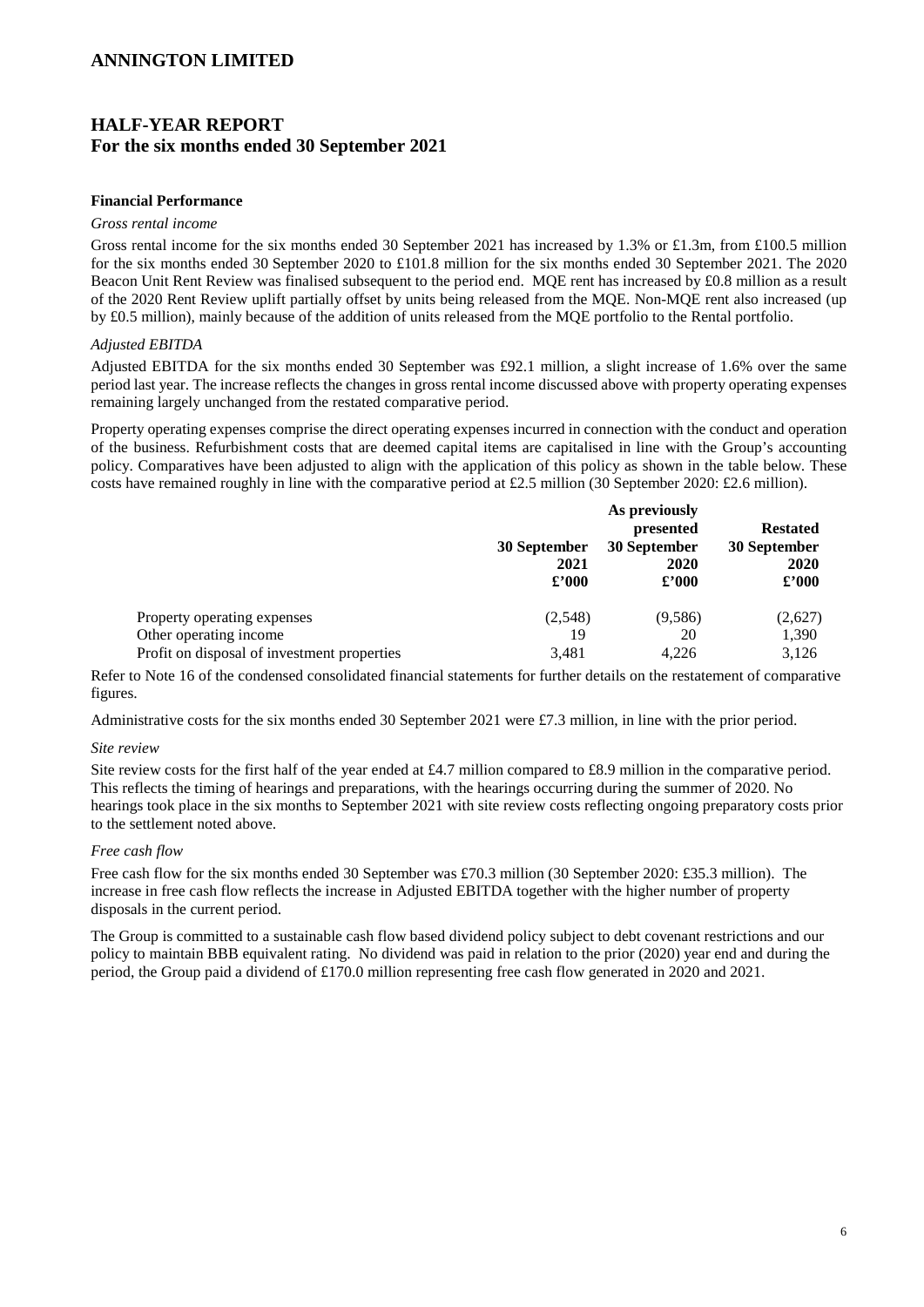# **HALF-YEAR REPORT For the six months ended 30 September 2021**

#### *Investment properties*

As previously mentioned in this report, the Group sold 224 investment properties during the period with total proceeds of £52.6m. The Group realised a profit on the disposal of investment properties of £3.5 million, compared to £3.1 million for the six months ended 30 September 2020 (restated).

The Group's policy is to complete an external valuation of the portfolio as part of the year end and does not normally undertake an interim valuation for the half-year results. As part of the debt raising process, the Group engaged CBRE Limited ('CBRE') to undertake an updated valuation as at 31 July 2021 and this valuation has been incorporated into the half-year results. The book value as at 30 September 2021 is £8.4 billion, which reflects the July valuation adjusted for acquisitions and disposals to the end of September. The unrealised property revaluation gain of £344.0 million arising from the July revaluation reflects a removal of risk following the finalisation of the second batch of the Site Review. No interim valuation was carried out in the comparative period and hence no valuation gain or loss was recognised for the equivalent period last year.

CBRE also updated the Special Assumption of Vacant Possession Value ('SAVPV') at the same date. At 31 July 2021, the SAVPV of the Group's MQE portfolio was estimated at £10.1 billion (31 March 2021: £9.7 billion).

#### **Principal risks and uncertainties**

There are a number of principal risks and uncertainties faced by the Group which could have a material impact on the Group, causing actual results to differ from expected and historical. The principal risks and uncertainties have been reviewed and remain unchanged from those set out in detail within the Strategic Report of the Annual Report and Accounts 2021. Further, detailed risks were provided in the subsequent Offering Circular issued by Annington Funding plc on 27 September 2021, which have also been reviewed and remain unchanged. Both documents are available at www.annington.co.uk.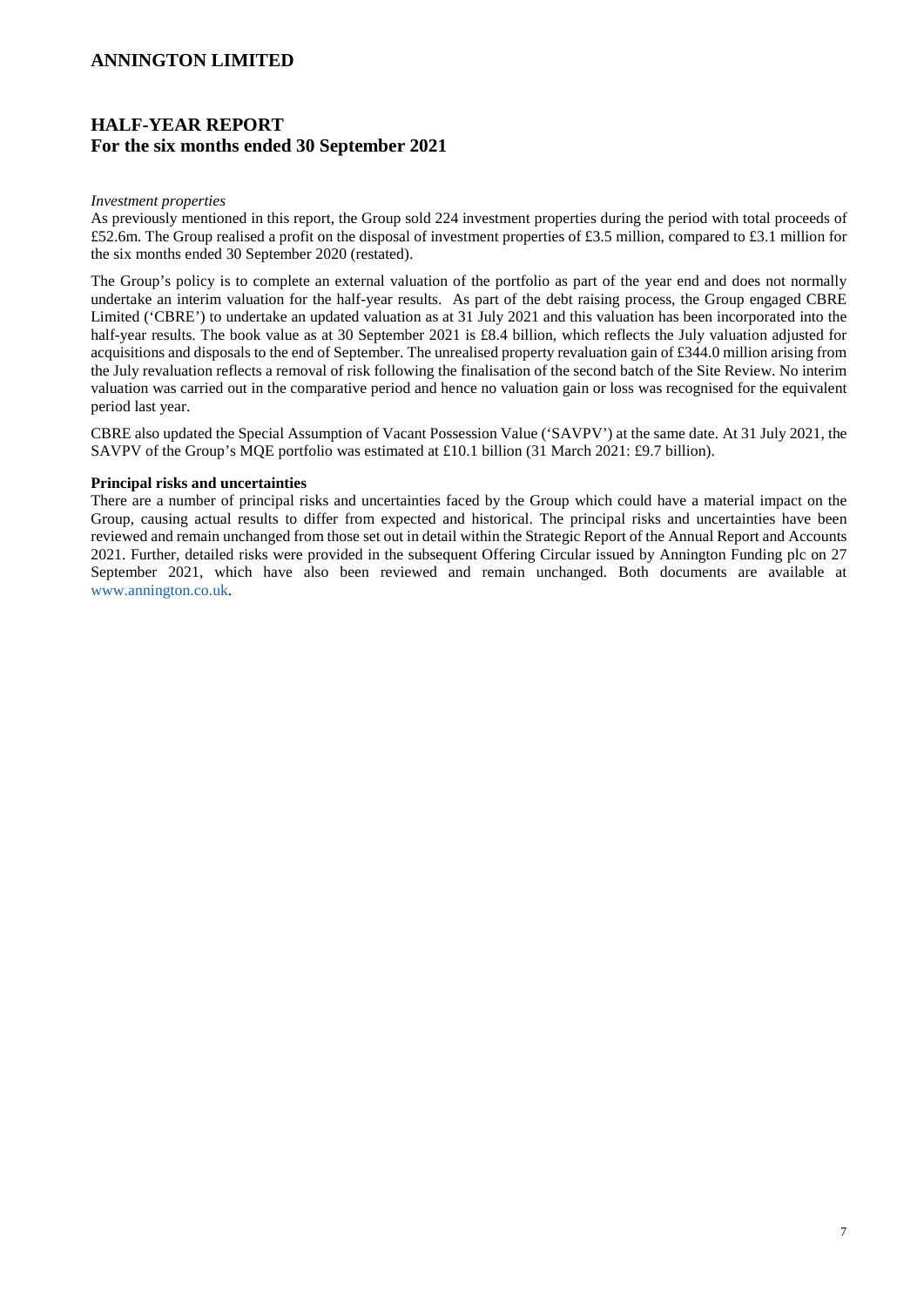# **CONDENSED CONSOLIDATED INCOME STATEMENT For the six months ended 30 September 2021**

|                                                                                                                         |                                           | Six months ended                                      |                                                                    |  |
|-------------------------------------------------------------------------------------------------------------------------|-------------------------------------------|-------------------------------------------------------|--------------------------------------------------------------------|--|
|                                                                                                                         | <b>Note</b>                               | 30 September<br>2021<br>(unaudited)<br>$\pounds$ '000 | Restated*<br>30 September<br>2020<br>(unaudited)<br>$\pounds$ '000 |  |
| Property rental income<br>Property operating expenses                                                                   | $\overline{\mathbf{c}}$<br>$\overline{2}$ | 101,805<br>(2,548)                                    | 100,458<br>(2,627)                                                 |  |
| <b>Net rental income</b>                                                                                                |                                           | 99,257                                                | 97,831                                                             |  |
| Other operating income<br>Administrative expenses<br>Other operating expenses<br>Site review costs                      | 3<br>3                                    | 19<br>(7,301)<br>(341)<br>(4,678)                     | 1,390<br>(7,259)<br>(372)<br>(8,890)                               |  |
| Profit on disposal of investment properties<br>Unrealised property revaluation gains<br>Profit on disposal of inventory | 4<br>7, 11                                | 3,481<br>343,989<br>91                                | 3,126<br>46                                                        |  |
| Share of results of joint ventures after taxation                                                                       | 8                                         | 112                                                   | (291)                                                              |  |
| <b>Operating profit</b>                                                                                                 | 3                                         | 434,629                                               | 85,581                                                             |  |
| Finance income<br>Finance costs                                                                                         | 5<br>5                                    | 9<br>(54,906)                                         | 40<br>(54, 699)                                                    |  |
| Profit before taxation                                                                                                  |                                           | 379,732                                               | 30,922                                                             |  |
| Taxation                                                                                                                | 6                                         | 5,809                                                 | 2,164                                                              |  |
| Profit for the period after taxation                                                                                    |                                           | 385,541                                               | 33,086                                                             |  |
| Profit attributable to shareholder                                                                                      |                                           | 385,541                                               | 33,086                                                             |  |

\*Comparative information has been restated as a result of the reclassification of costs as described in Note 16.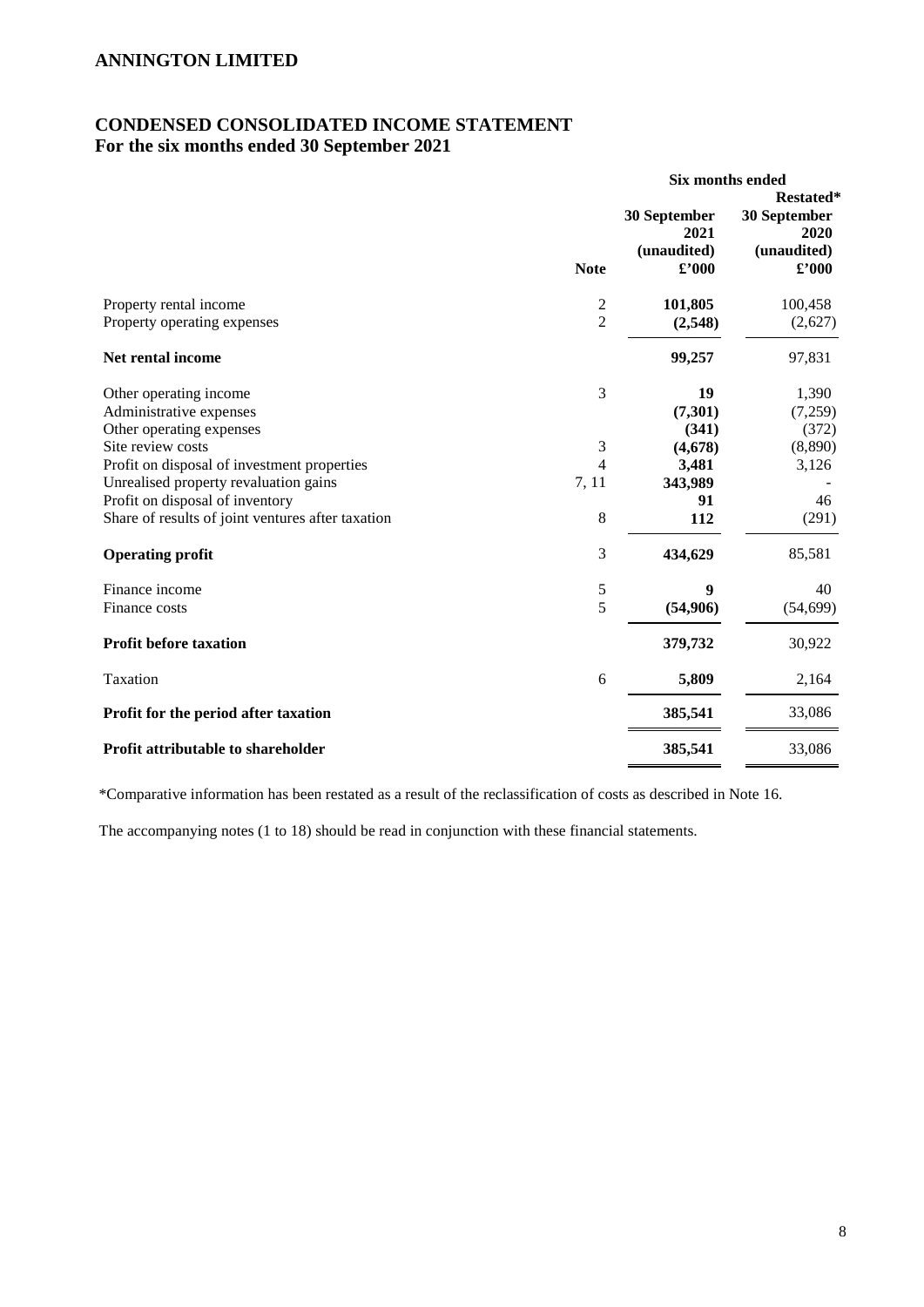# **CONDENSED CONSOLIDATED STATEMENT OF COMPREHENSIVE INCOME For the six months ended 30 September 2021**

|                                                                         |             | Six months ended                                      |                                                                          |
|-------------------------------------------------------------------------|-------------|-------------------------------------------------------|--------------------------------------------------------------------------|
|                                                                         | <b>Note</b> | 30 September<br>2021<br>(unaudited)<br>$\pounds$ '000 | Restated*<br>30 September<br><b>2020</b><br>(unaudited)<br>$\pounds 000$ |
| Profit for the period                                                   |             | 385,541                                               | 33,086                                                                   |
| Items that may subsequently be recycled through the income<br>statement |             |                                                       |                                                                          |
| Fair value gains on cash flow hedge                                     | 12          | 8,922                                                 | 7,100                                                                    |
| Reclassification of fair value gains included in profit and loss        |             | (4,752)                                               | (13, 947)                                                                |
| Total other comprehensive income/(loss)                                 |             | 4,170                                                 | (6, 847)                                                                 |
| Total comprehensive income for the period                               |             | 389,711                                               | 26,239                                                                   |
| Total comprehensive income attributable to shareholder                  |             | 389,711                                               | 26,239                                                                   |

\*Comparative information has been restated as a result of the reclassification of costs as described in Note 16.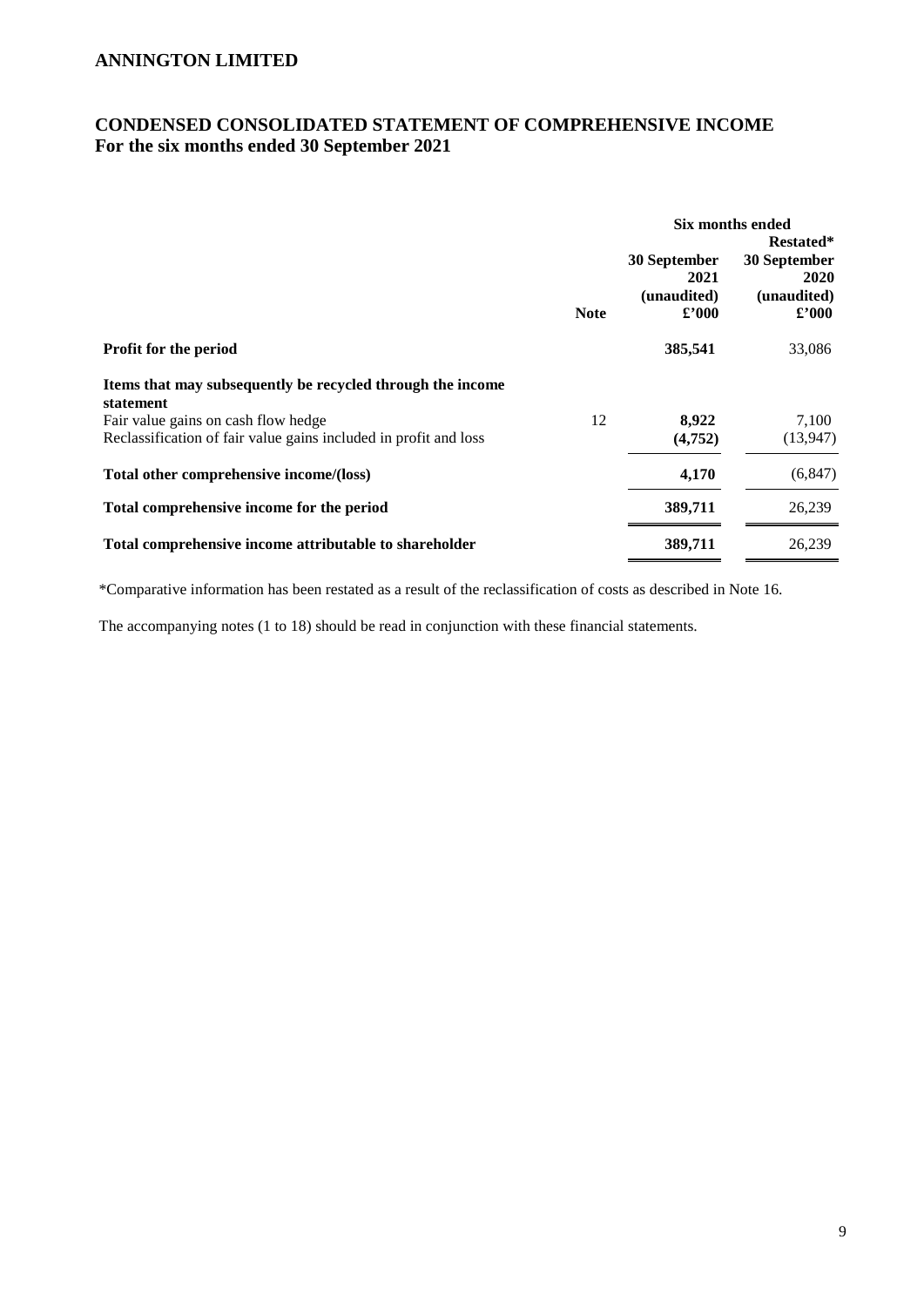# **CONDENSED CONSOLIDATED BALANCE SHEET At 30 September 2021**

|                                     |             | 30 September<br>2021          | 31 March<br>2021                         |
|-------------------------------------|-------------|-------------------------------|------------------------------------------|
|                                     | <b>Note</b> | (unaudited)<br>$\pounds$ '000 | (audited)<br>$\pmb{\pounds}^{\prime}000$ |
| <b>Non-current assets</b>           |             |                               |                                          |
| Investment properties               | 7           | 8,390,390                     | 8,087,751                                |
| Plant and equipment                 |             | 310                           | 285                                      |
| Right-of-use assets                 |             | 1,435                         | 1,688                                    |
| Investment in joint ventures        | 8           | 2,374                         | 2,262                                    |
| Deferred tax assets                 |             | 54,593                        | 44,276                                   |
|                                     |             | 8,449,102                     | 8,136,262                                |
| <b>Current assets</b>               |             |                               |                                          |
| Inventory                           |             | 9,102                         | 9,235                                    |
| Trade and other receivables         |             | 5,416                         | 8,080                                    |
| Cash and cash equivalents           |             | 97,030                        | 197,509                                  |
|                                     |             | 111,548                       | 214,824                                  |
| Investment properties held for sale | 7           | 38,310                        | 35,531                                   |
| <b>Total assets</b>                 |             | 8,598,960                     | 8,386,617                                |
| <b>Current liabilities</b>          |             |                               |                                          |
| Trade and other payables            |             | (32, 043)                     | (36, 450)                                |
| Rental income received in advance   |             | (41, 835)                     | (41,072)                                 |
| Lease liabilities                   | 10          | (776)                         | (749)                                    |
| Provisions                          | 11          | (10,677)                      | (11, 732)                                |
|                                     |             | (85, 331)                     | (90,003)                                 |
| <b>Non-current liabilities</b>      |             |                               |                                          |
| Other payables                      |             | (273)                         | (273)                                    |
| Loans and borrowings                | 9           | (3,373,680)                   | (3,367,854)                              |
| Lease liabilities                   | 10          | (498)                         | (735)                                    |
| Deferred tax liabilities            |             | (39)                          | (39)                                     |
| Provisions                          | 11          | (10, 278)                     | (9,641)                                  |
| Derivative financial instruments    | 12          | (9,707)                       | (18, 629)                                |
|                                     |             | (3,394,475)                   | (3,397,171)                              |
| <b>Total liabilities</b>            |             | (3,479,806)                   | (3,487,174)                              |
| Net assets                          |             | 5,119,154                     | 4,899,443                                |
| <b>Capital and reserves</b>         |             |                               |                                          |
| Share capital                       |             | 84,756                        | 84,756                                   |
| Share premium                       |             | 480,401                       | 480,401                                  |
| Merger reserve                      |             | (10,000)                      | (10,000)                                 |
| Hedging reserve                     |             | (2,804)                       | (6,974)                                  |
| Retained earnings                   |             | 4,566,801                     | 4,351,260                                |
| <b>Total equity</b>                 |             | 5,119,154                     | 4,899,443                                |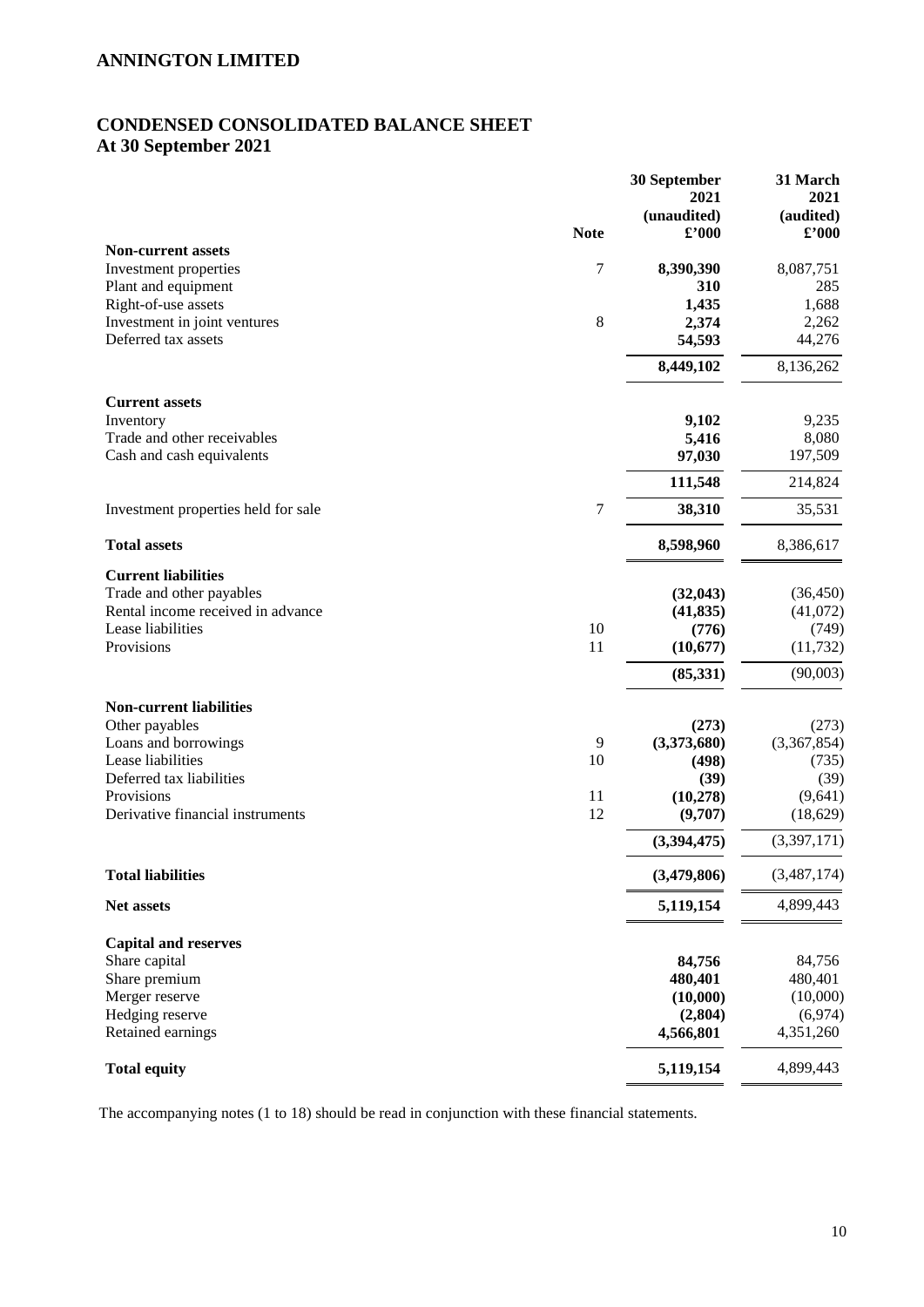# **CONDENSED CONSOLIDATED STATEMENT OF CHANGES IN EQUITY For the six months ended 30 September 2021**

|                                                                 | <b>Share</b><br>capital<br>$\pounds 000$ | <b>Share</b><br>premium<br>$\pounds$ '000 | <b>Merger</b><br>reserve<br>$\pounds$ '000 | <b>Hedging</b><br>reserve<br>£2000 | <b>Retained</b><br>earnings<br>$\pounds$ '000 | <b>Total</b><br>equity<br>$\pounds$ '000 |
|-----------------------------------------------------------------|------------------------------------------|-------------------------------------------|--------------------------------------------|------------------------------------|-----------------------------------------------|------------------------------------------|
| <b>At 1 April 2020</b>                                          | 84,756                                   | 480,401                                   | (10,000)                                   | (3,231)                            | 3,791,793                                     | 4,343,719                                |
| Total comprehensive (loss)/income for<br>the period (restated*) |                                          |                                           |                                            | (6, 847)                           | 33,086                                        | 26,239                                   |
| At 30 September 2020 (unaudited)                                | 84,756                                   | 480,401                                   | (10,000)                                   | (10,078)                           | 3,824,879                                     | 4,369,958                                |
| <b>At 1 April 2021</b><br>Total comprehensive income for the    | 84,756                                   | 480,401                                   | (10,000)                                   | (6,974)                            | 4,351,260                                     | 4,899,443                                |
| period<br>Dividends paid                                        | ٠                                        |                                           |                                            | 4,170<br>۰                         | 385,541<br>(170,000)                          | 389,711<br>(170,000)                     |
| At 30 September 2021 (unaudited)                                | 84,756                                   | 480,401                                   | (10,000)                                   | (2,804)                            | 4,566,801                                     | 5,119,154                                |

\*Comparative information has been restated as a result of the reclassification of costs as described in Note 16.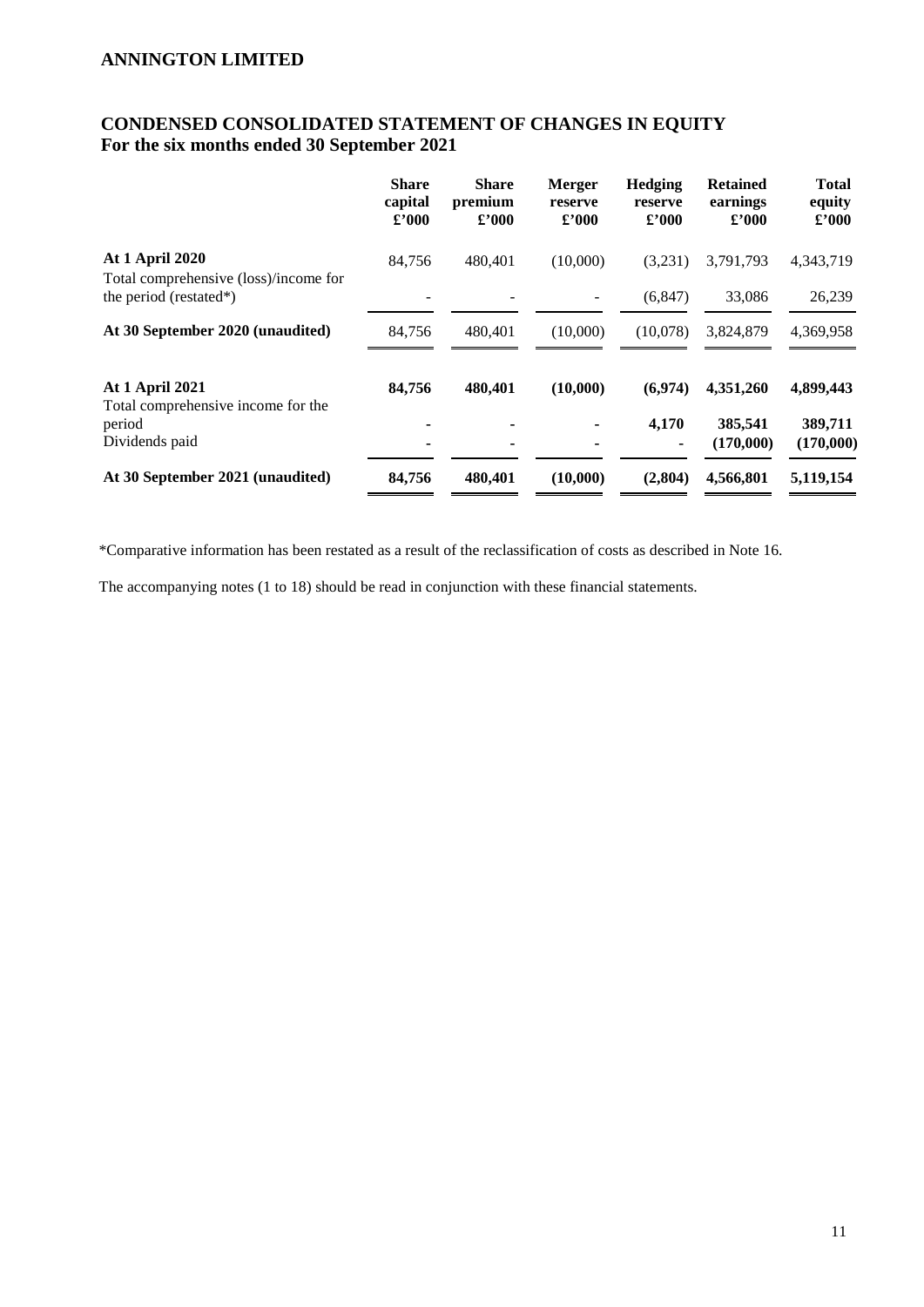# **CONDENSED CONSOLIDATED CASH FLOW STATEMENT For the six months ended 30 September 2021**

|                                                                                                                                                                                                                                                                                                                                    |             | Six months ended                                      |                                                                           |
|------------------------------------------------------------------------------------------------------------------------------------------------------------------------------------------------------------------------------------------------------------------------------------------------------------------------------------|-------------|-------------------------------------------------------|---------------------------------------------------------------------------|
|                                                                                                                                                                                                                                                                                                                                    | <b>Note</b> | 30 September<br>2021<br>(unaudited)<br>$\pounds$ '000 | <b>Restated*</b><br>30 September<br>2020<br>(unaudited)<br>$\pounds$ '000 |
| <b>Cash generated from operations</b><br>Tax paid                                                                                                                                                                                                                                                                                  | 14          | 85,224<br>(4,600)                                     | 78,808<br>(1,600)                                                         |
| Net cash inflow from operating activities                                                                                                                                                                                                                                                                                          |             | 80,624                                                | 77,208                                                                    |
| <b>Investing activities</b><br>Proceeds from sale of investment properties<br>Development and acquisition of investment properties<br>Refurbishment expenditure on investment properties<br>Purchase of plant and equipment<br>Distributions from joint ventures<br>Interest received<br>Net cash inflow from investing activities | 7<br>7<br>8 | 51,356<br>(696)<br>(8,524)<br>(72)<br>9<br>42,073     | 21,019<br>(3,785)<br>(8,329)<br>(16)<br>1,409<br>40<br>10,338             |
| <b>Financing activities</b><br>Debt issuance costs<br>Dividends paid<br>Interest and other financing costs<br>Interest payments on lease obligations<br>Principal payments on lease obligations<br>Net cash outflow from financing activities                                                                                      |             | (170,000)<br>(52,709)<br>(12)<br>(384)<br>(223, 105)  | (2,112)<br>(53, 556)<br>(28)<br>(372)<br>(56,068)                         |
| Net (decrease)/increase in cash and cash equivalents<br>Cash and cash equivalents at the beginning of the period<br>Exchange differences on cash and cash equivalents                                                                                                                                                              |             | (100, 408)<br>197,509<br>(71)                         | 31,478<br>103,695<br>54                                                   |
| Cash and cash equivalents at the end of the period                                                                                                                                                                                                                                                                                 |             | 97,030                                                | 135,227                                                                   |

\*Comparative information has been restated as a result of the reclassification of costs as described in Note 16.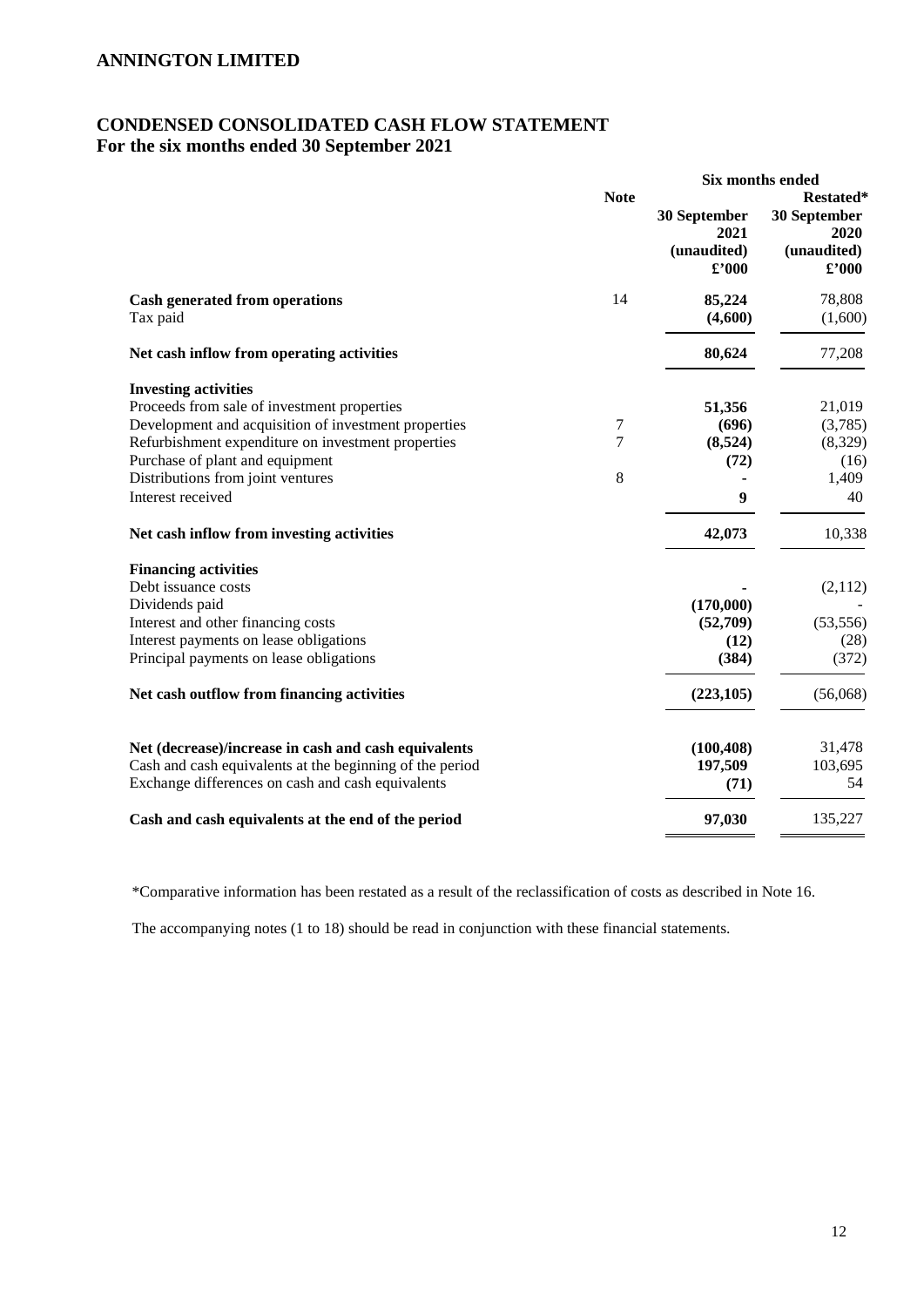# **NOTES TO THE CONDENSED CONSOLIDATED FINANCIAL STATEMENTS For the six months ended 30 September 2021**

#### **1. SIGNIFICANT ACCOUNTING POLICIES**

#### **Basis of preparation**

The condensed consolidated financial statements for the six months ended 30 September 2021 have been prepared in accordance with IAS 34 "Interim Financial Reporting" as adopted by the United Kingdom and the accounting policies, significant judgements and key estimates, as set out in the Group's Annual Report and Accounts 2021, except for new standards and amendments adopted below. The Group's Annual Report and Accounts 2021 can be found on the Group's website www.annington.co.uk. The half-year condensed consolidated financial statements should be read in conjunction with the annual financial statements for the year ended 31 March 2021, which have been prepared in accordance with International Financial Reporting Standards ("IFRS") as adopted by the United Kingdom.

The condensed consolidated financial statements have not been audited. The financial information included in this report does not constitute statutory accounts as defined in section 434 of the Companies Act 2006. A copy of the Group's audited statutory accounts for the year ended 31 March 2021 has been released/delivered to the Registrar of Companies. The independent auditor's report on those accounts was unqualified, did not include a reference to any matters to which the auditors drew attention by way of emphasis without qualifying the report and did not contain a statement under section 498(2) or (3) of the Companies Act 2006.

The condensed financial statements are presented in pound sterling, which is the functional currency of the Company. All values are rounded to the nearest thousand  $(\pounds'000)$ , except where otherwise indicated.

#### **New Standards adopted as at 1 April 2021**

The Group has adopted the new accounting standards, interpretations and amendments, which have become effective as at 1 April 2021. Those that have impacted the Group's current accounting policies are described below:

Amendment to IFRS 9, IAS 39 and IFRS 7, Financial Instruments; *Interest Rate Benchmark ("IBOR") Reform Phase 2* 

Phase 2 amendments address any issues that arise once the existing Interest Rate Benchmarks have been replaced with an alternative rate. The Group has adopted the amendments relating to the IBOR reform from 1 April 2021, and any changes will be reflected in the Group's consolidated financial statements for the year ended 31 March 2022. The Group, and its loan issuers, transitioned from GBP LIBOR to SONIA (Sterling Overnight Index Average) effective from 4 January 2022, the first interest payment date following the cessation of GBP LIBOR on 31 December 2021, using the available practical expedients within the Phase 2 amendments. As a result, the Group does not expect any changes to its accounting policies or any material impact on the financial statements.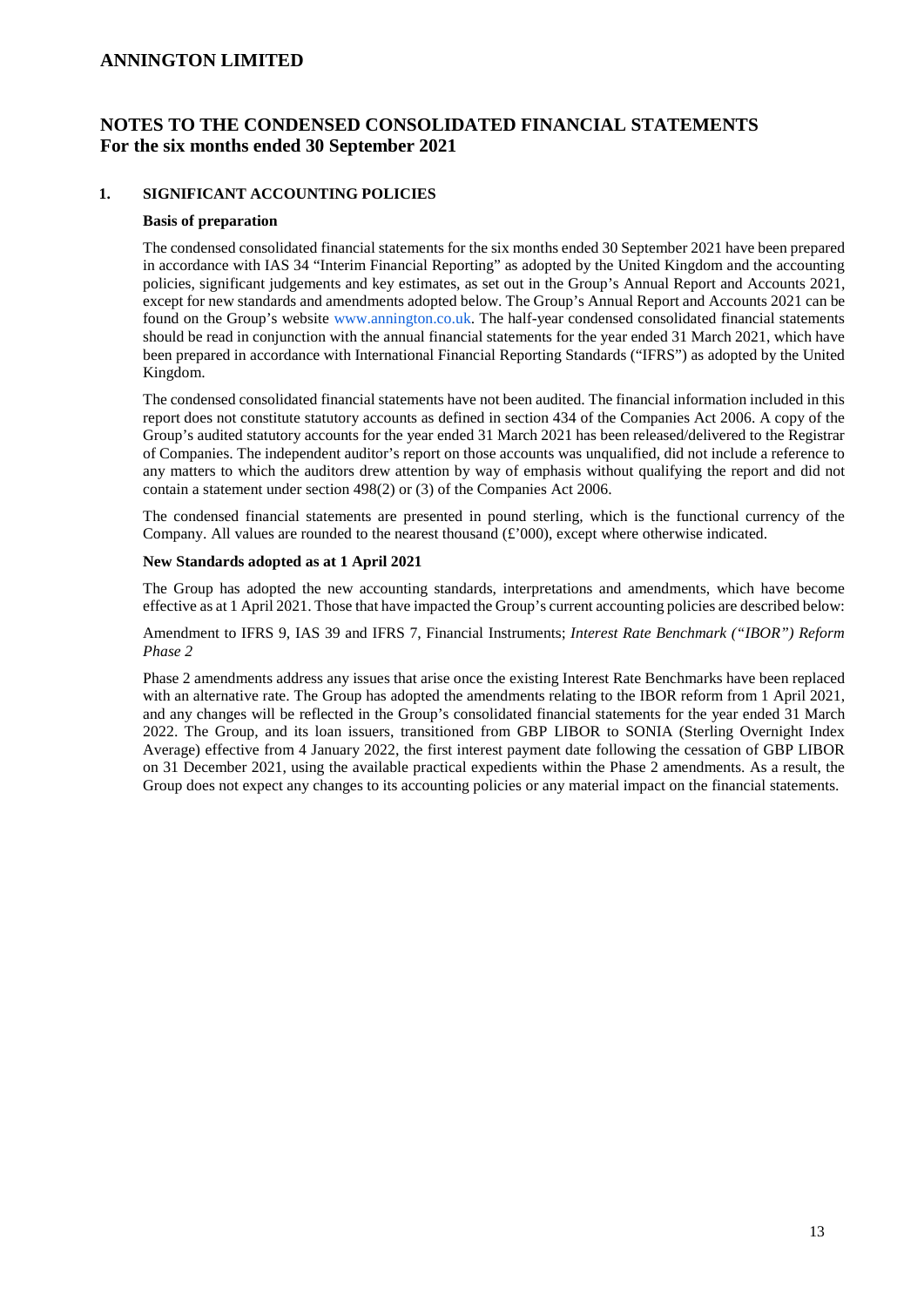# **NOTES TO THE CONDENSED CONSOLIDATED FINANCIAL STATEMENTS For the six months ended 30 September 2021 (continued)**

### **1. SIGNIFICANT ACCOUNTING POLICIES (continued)**

#### **New Standards and interpretations issued but not yet effective**

A number of new standards and amendments have been issued and adopted by the UKEB but are not yet effective:

| <b>New and Amended Standards</b>          |                                                                              | <b>Effective date (annual</b><br>periods beginning on<br>or after) |
|-------------------------------------------|------------------------------------------------------------------------------|--------------------------------------------------------------------|
| <b>IFRS</b><br>Improvements               | 2018-2020 Annual Improvements Cycle                                          | 1 January 2022                                                     |
| <b>IAS 37</b><br>Amendments               | Amendments to Costs of Fulfilling a Contract                                 | 1 January 2022                                                     |
| IAS 1 and IFRS<br>Practice<br>Statement 2 | Amendments to Disclosure of Accounting Policies                              | 1 January 2023                                                     |
| IAS <sub>1</sub><br>Amendments            | Amendments to the Classification of Liabilities as Current<br>or Non-current | 1 January 2023                                                     |
| IAS 8<br>Amendments                       | Amendments to Definition of Accounting Estimates                             | 1 January 2023                                                     |
| <b>IAS 12</b><br>Amendments               | Amendments to Deferred Tax from Single Transactions                          | 1 January 2023                                                     |

These standards and interpretations have not been early adopted by the Group and are not expected to have a material impact on the consolidated financial statements of the Group in future periods.

#### **Going concern**

Having made appropriate enquiries, the Directors have a reasonable expectation the Group has adequate resources to continue for a period of not less than 12 months from the date of this report and, for this reason, have continued to adopt the going concern basis in preparing the condensed consolidated financial statements.

#### **Seasonality**

The Group's business is not deemed to be highly seasonal. It is therefore not necessary to disclose the consolidated income statement for the full year ended 31 March 2021.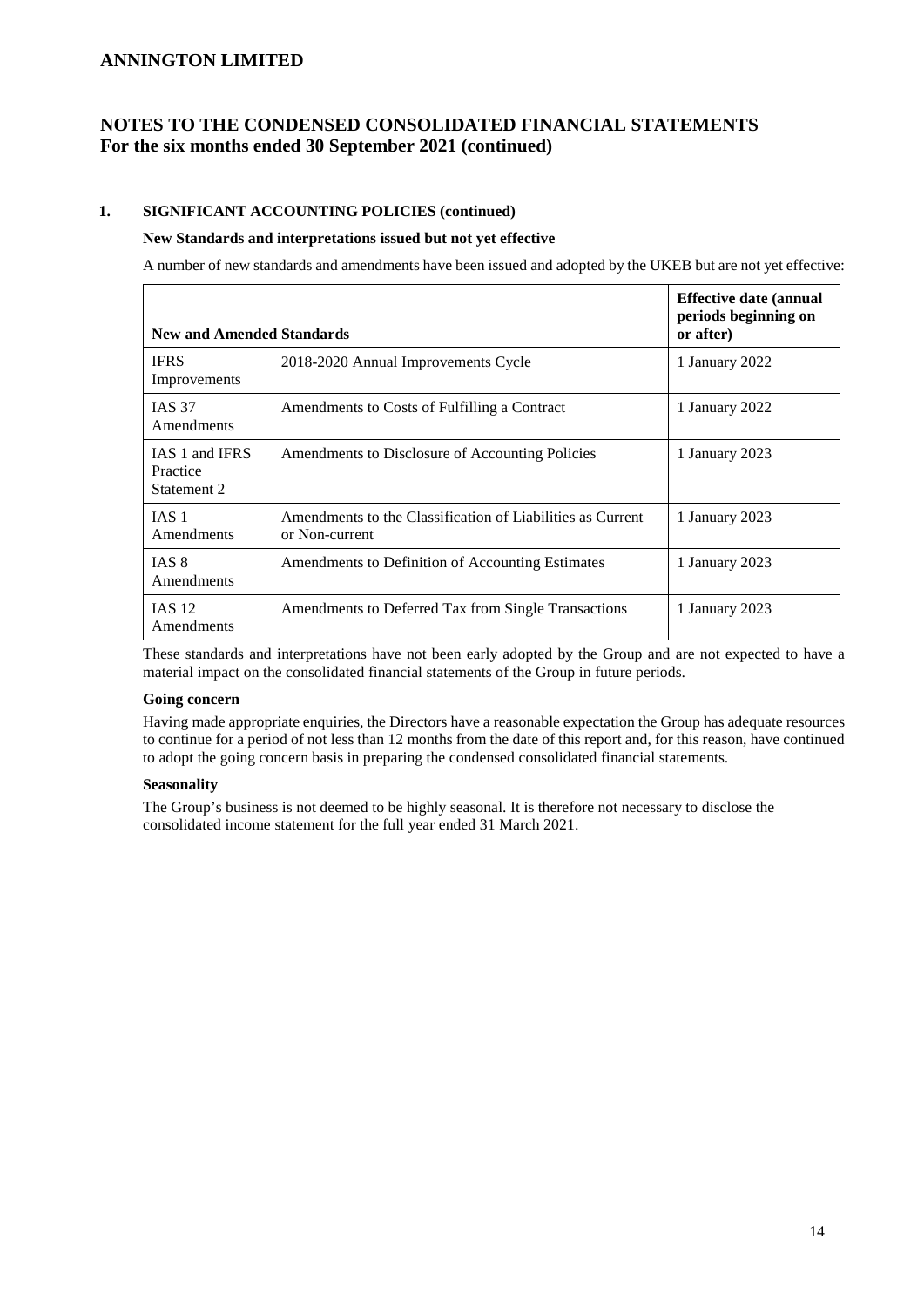## **NOTES TO THE CONDENSED CONSOLIDATED FINANCIAL STATEMENTS For the six months ended 30 September 2021 (continued)**

#### **2. PROPERTY AND NET RENTAL INCOME**

#### **Property rental income – Revenue recognition**

Property rental income from investment properties is accounted for on an accruals basis and recognised on a straight-line basis over the operating lease term. Rent increases arising from rent reviews not able to be determined at the outset of the lease are taken into account when such reviews have been settled with the tenants. Lease incentives and costs associated with entering into tenant leases are amortised over the lease term.

|                        | Six months ended    |                |
|------------------------|---------------------|----------------|
|                        | <b>30 September</b> | 30 September   |
|                        | 2021                | 2020           |
|                        | (unaudited)         | (unaudited)    |
|                        | $\pounds$ '000      | $\pounds$ '000 |
| Property rental income | 101,805             | 100,458        |

#### **Net rental income**

Net rental income comprises property rental income less property operating expenses. Property operating expenses are expensed as incurred and property operating expenditure not recovered from tenants is charged to the income statement.

|                                  | Six months ended |                             |
|----------------------------------|------------------|-----------------------------|
|                                  |                  | Restated*                   |
|                                  | 30 September     | 30 September                |
| <b>Property rental expenses:</b> | 2021             | 2020                        |
|                                  | (unaudited)      | (unaudited)                 |
|                                  | $\pounds$ '000   | $\pmb{\pounds}^{\prime}000$ |
| Letting and management costs     | 2.244            | 2,475                       |
| Other repairs and maintenance    | 304              | 152                         |
|                                  | 2,548            | 2,627                       |

The Group generates substantially all of its net rental income, profits before taxation and net assets from residential property investment in England and Wales.

\*Comparative information has been restated as a result of the reclassification of costs as described in Note 16.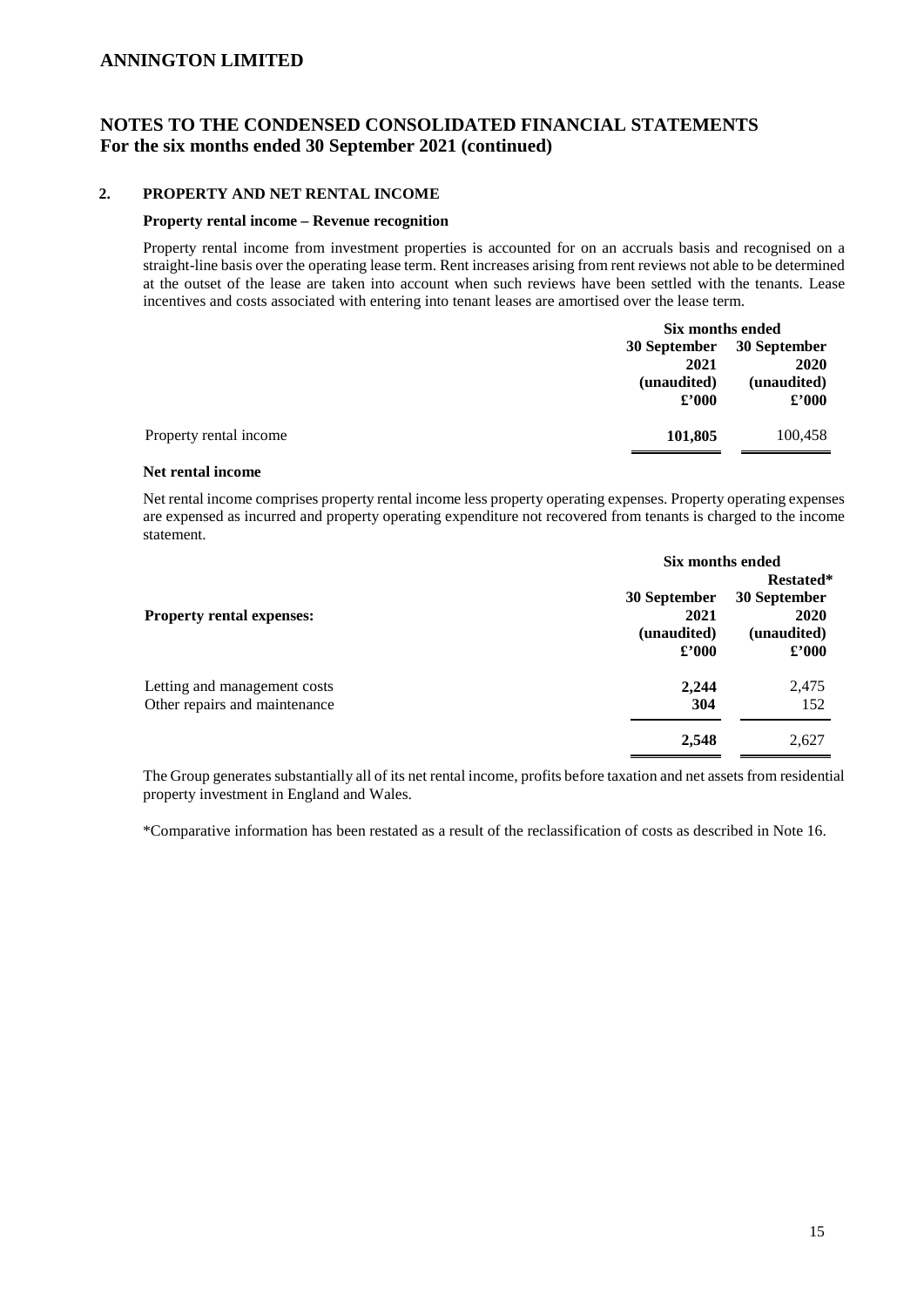# **NOTES TO THE CONDENSED CONSOLIDATED FINANCIAL STATEMENTS For the six months ended 30 September 2021 (continued)**

#### **3. OPERATING PROFIT**

Operating profit is stated after other operating income, charging depreciation, and before finance income and finance costs.

|                                         | Six months ended                                      |                                                       |  |
|-----------------------------------------|-------------------------------------------------------|-------------------------------------------------------|--|
|                                         | <b>Restated*</b>                                      |                                                       |  |
|                                         | 30 September<br>2021<br>(unaudited)<br>$\pounds$ '000 | 30 September<br>2020<br>(unaudited)<br>$\pounds$ '000 |  |
| Depreciation of plant and equipment     | 46                                                    | 35                                                    |  |
| Depreciation of right-of-use assets     | 424                                                   | 413                                                   |  |
| Loss on disposal of right-of-use assets | 2                                                     |                                                       |  |
| Other operating income                  |                                                       |                                                       |  |
| Dilapidation income                     |                                                       | 1,370                                                 |  |
| Net profit from property management     | 19                                                    | 17                                                    |  |
| Sundry income                           |                                                       | 3                                                     |  |
| Total other operating income            | 19                                                    | 1,390                                                 |  |

Refer to Note 16 for further details on the restated comparative figures.

#### **Site Review costs**

Included in operating profit are costs relating to the Site Review, which are considered exceptional in nature, due to the size and infrequent occurrence of Site Reviews. Site Reviews are intended to reset rent on the MQE to the relevant open market rate. The first applies in four annual tranches starting in December 2021, marking the  $25<sup>th</sup>$ anniversary of the initial sale and leaseback agreement of the MQE. The 1996 Acquisition Agreement envisioned that the Site Review would take place every 15 years thereafter for the remainder of the lease back to the MoD.

In March 2019 an agreement ("Arbitration Agreement") was reached with the MoD that set out a two year process for reaching an agreement on the future discount to be applied to Sites following the 2021-2024 Site Review adjustments. Having entered into this agreement and confirming the mechanisms to be applied in determining the uplifts, Annington determined that a significant sum would need to be spent in this round of negotiations, as precedents would need to be developed between the parties as to the way in which a Site Review will operate. The Group estimates that the costs associated with this are of such a material nature as to require separate disclosure on the face of the consolidated income statement. The £4.7 million of site review costs incurred in the six months to 31 September 2021 have been disclosed separately in the income statement (30 September 2020: £8.9 million).

In December 2021, a further agreement was reached with the MoD which has the effect of curtailing the Site Review process and allowing the parties to avoid further costs on the current and next Site Review. For further information, please see the half-year report that precedes these condensed, consolidated financial statements.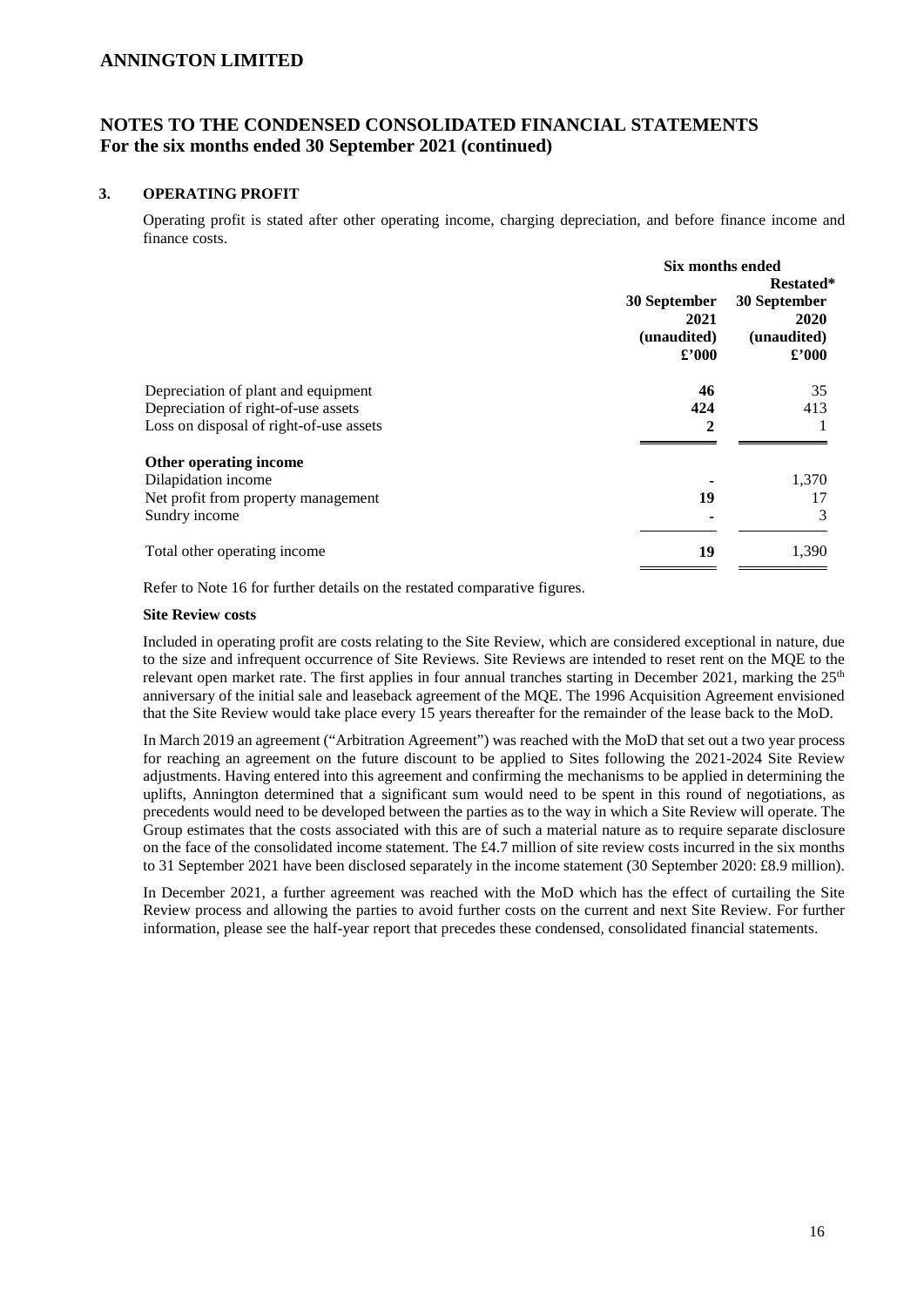# **NOTES TO THE CONDENSED CONSOLIDATED FINANCIAL STATEMENTS For the six months ended 30 September 2021 (continued)**

#### **4. PROFIT ON DISPOSAL OF INVESTMENT PROPERTIES**

Gains or losses on the sale of properties are accounted for on a legal completion of contract basis. The difference between the net disposal proceeds and the carrying amount of the asset is recognised in the income statement in the period of derecognition.

|                                             | Six months ended                                     |                                                       |  |
|---------------------------------------------|------------------------------------------------------|-------------------------------------------------------|--|
|                                             | Restated*                                            |                                                       |  |
|                                             | 30 September<br>2021<br>(unaudited)<br>$\pounds 000$ | 30 September<br>2020<br>(unaudited)<br>$\pounds$ '000 |  |
| Sales income                                | 52,596                                               | 21,732                                                |  |
| Selling costs                               | (1,324)                                              | (557)                                                 |  |
| Net income from disposals                   | 51,272                                               | 21,175                                                |  |
| Carrying value of properties disposed       | (47,791)                                             | (18,024)                                              |  |
| Other direct disposal costs                 |                                                      | (25)                                                  |  |
| Profit on disposal of investment properties | 3,481                                                | 3,126                                                 |  |

During the year, disposals of 224 properties (30 September 2020: 81 properties) were completed. Refer to Note 16 for further details on the restated comparative figures.

## **5. FINANCE INCOME AND COSTS**

|                                                               | Six months ended                                      |                                                             |
|---------------------------------------------------------------|-------------------------------------------------------|-------------------------------------------------------------|
|                                                               | 30 September<br>2021<br>(unaudited)<br>$\pounds$ '000 | 30 September<br><b>2020</b><br>(unaudited)<br>$\pounds 000$ |
| <b>Finance income</b>                                         |                                                       |                                                             |
| Interest receivable                                           | 9                                                     | 40                                                          |
| <b>Total finance income</b>                                   | 9                                                     | 40                                                          |
| <b>Finance costs</b>                                          |                                                       |                                                             |
| Interest payable on unsecured fixed rate notes                | 48,826                                                | 48,676                                                      |
| Amortisation of discount and issue costs and finance expenses | 1,258                                                 | 1,201                                                       |
| Interest payable on bank loans                                | 3,370                                                 | 3,934                                                       |
| Foreign exchange losses on financing                          | 4,824                                                 | 13,893                                                      |
| Transfer from equity for cash flow hedge                      | (4, 752)                                              | (13, 947)                                                   |
| Unwinding of discount on provisions                           | 756                                                   | 719                                                         |
| Gain on debt modification                                     |                                                       | (130)                                                       |
| Other finance expenses                                        | 612                                                   | 325                                                         |
| Finance costs on lease transactions                           | 12                                                    | 28                                                          |
| <b>Total finance costs</b>                                    | 54,906                                                | 54,699                                                      |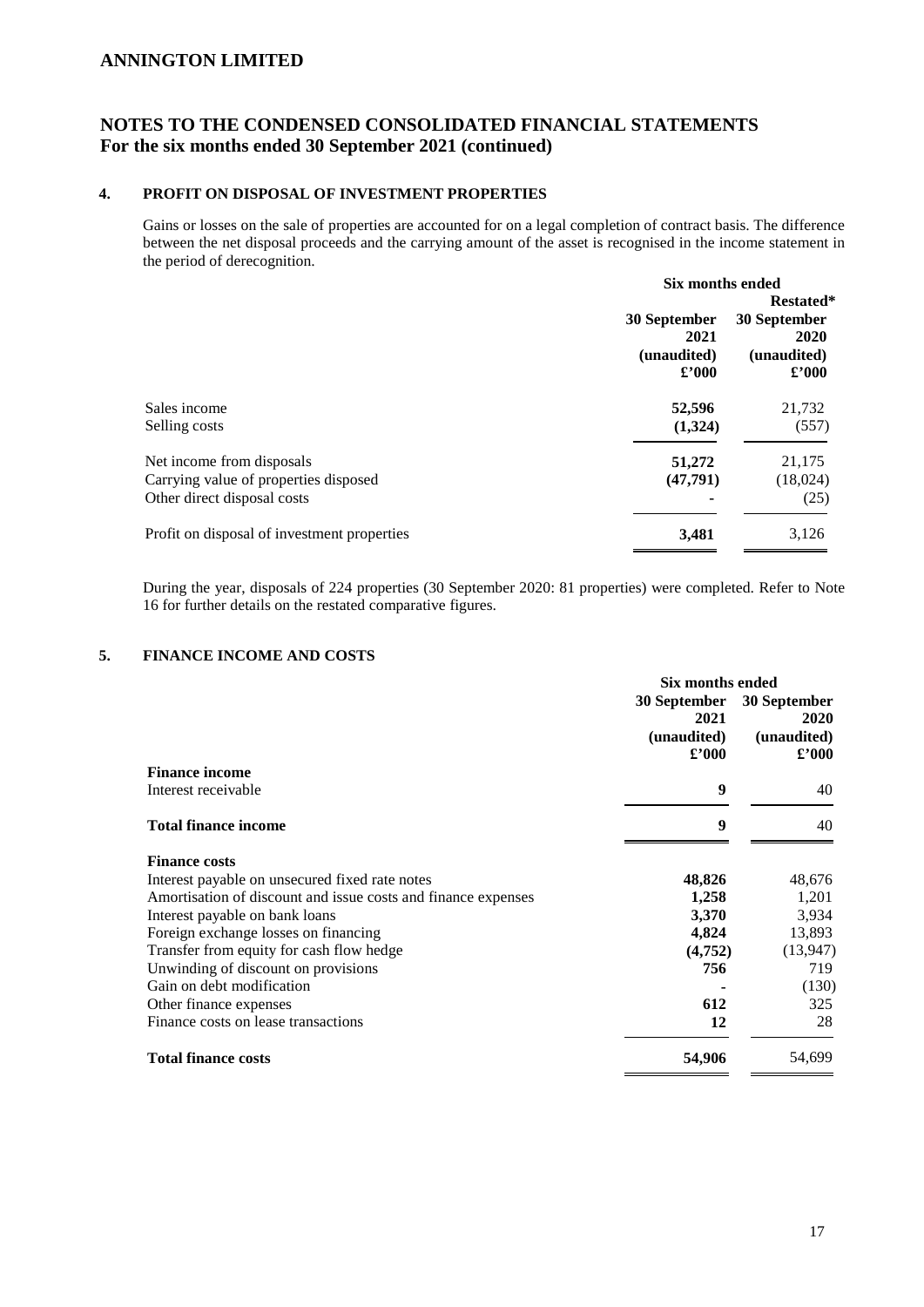## **NOTES TO THE CONDENSED CONSOLIDATED FINANCIAL STATEMENTS For the six months ended 30 September 2021 (continued)**

#### **6. TAXATION**

The Group has estimated the effective annual tax rate in each jurisdiction in which it is taxed. The effective tax rate for the interim period is calculated with reference to the anticipated operations and result of the Group for the full tax year. Any known adjustments to the opening figure, based on additional work performed on the closing tax losses reported in the preceding annual report and accounts, are also reflected in the movement for the period.

The Group's effective tax rate has been assessed as 1.19% due to the effect of the interim property valuation, resulting in a tax charge of £4.5million (30 September 2020: 6.60% or £2.0million). Offsetting this, an adjustment of £10.3 million has been recorded relating to deferred tax assets as a result of the change in the UK corporation tax rate from 19% to 25% from 1 April 2023.

### **7. INVESTMENT PROPERTIES**

The Group's standard accounting policy is to fair value these assets annually at the financial year end, 31 March. However, as part of the process to raise new debt, the Group had its investment properties valued in July 2021 (Note 18). Therefore, the carrying value of its investment properties at 30 September 2021 reflect the fair value determined in July 2021 adjusted for any subsequent acquisitions and disposals.

| 30 September 2021<br>(unaudited)                 | Investment<br>properties<br>$\pounds$ '000 | <b>Investment</b><br>properties<br>held for<br>sale<br>£2000 | <b>Total</b><br>$\pounds$ '000 |
|--------------------------------------------------|--------------------------------------------|--------------------------------------------------------------|--------------------------------|
| <b>Valuation</b>                                 |                                            |                                                              |                                |
| Carrying value at 1 April 2021                   | 8,087,751                                  | 35.531                                                       | 8,123,282                      |
| Additions – development and acquisitions         | 696                                        |                                                              | 696                            |
| Additions - refurbishment expenditure            | 8,524                                      |                                                              | 8,524                          |
| Disposals                                        | (16, 547)                                  | (31,244)                                                     | (47,791)                       |
| Transfer to investment properties held for sale. | (34,661)                                   | 34,661                                                       |                                |
| Unrealised property revaluation gains            | 344,627                                    | (638)                                                        | 343,989                        |
| Total carrying value at 30 September 2021        | 8,390,390                                  | 38.310                                                       | 8,428,700                      |

|                                                 | <b>Investment</b> | <b>Investment</b><br>properties<br>held for |                |
|-------------------------------------------------|-------------------|---------------------------------------------|----------------|
| 31 March 2021                                   | properties        | sale                                        | <b>Total</b>   |
| (audited)                                       | $\pounds$ '000    | $\pounds$ '000                              | $\pounds$ '000 |
| <b>Valuation</b>                                |                   |                                             |                |
| Carrying value at 1 April 2020                  | 7,659,407         | 15.742                                      | 7,675,149      |
| Additions – development and acquisitions        | 6,818             |                                             | 6,818          |
| Additions - refurbishment expenditure           | 16.485            |                                             | 16,485         |
| Disposals                                       | (40,080)          | (15,742)                                    | (55,822)       |
| Change in utilities obligation                  | 2.561             |                                             | 2,561          |
| Transfer to investment properties held for sale | (26,969)          | 26,969                                      |                |
| Unrealised property revaluation gains           | 469,529           | 8,562                                       | 478,091        |
| Total carrying value at 31 March 2021           | 8,087,751         | 35.531                                      | 8.123.282      |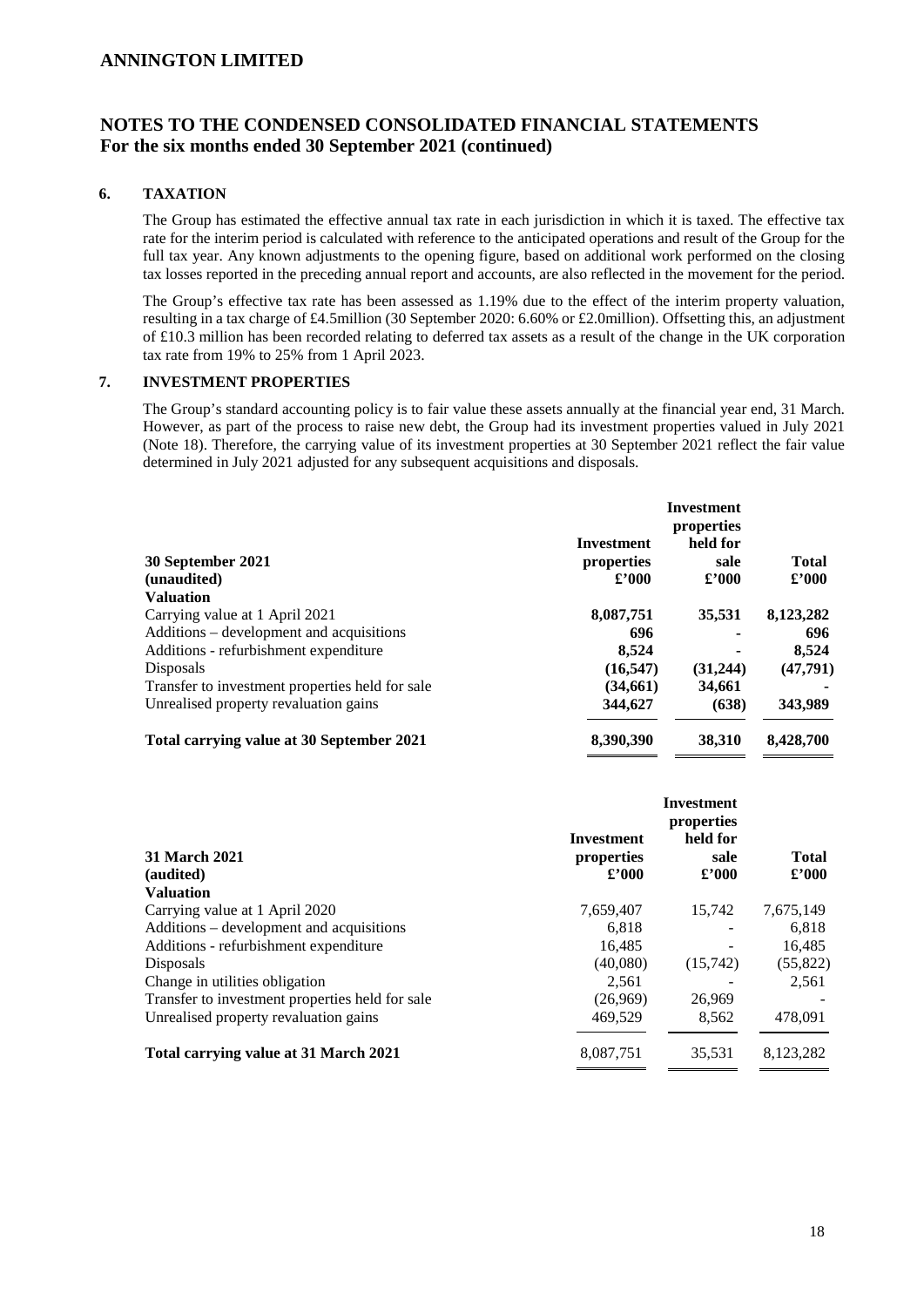# **NOTES TO THE CONDENSED CONSOLIDATED FINANCIAL STATEMENTS For the six months ended 30 September 2021 (continued)**

#### **7. INVESTMENT PROPERTIES (continued)**

Properties would have been included on an historical cost basis at £1,450.2 million (31 March 2021: £1,468.8 million).

As at 30 September 2021 there were 235 (31 March 2021: 202) investment properties classified as held for sale, with disposal expected within the next 12 months.

The Group's freehold and long leasehold interests in its investment properties were valued as at 31 July 2021 by an external valuer, Rupert Driver BSc MRICS of CBRE Limited ('CBRE'). The valuation was prepared in line with the approach set out in note 10 of the 31 March 2021 Annual Report and Accounts, and was consistent in the application of the valuation techniques and inputs, with the latter being adjusted for any changes in market conditions or rent review outcomes.

The fair value measurement hierarchy level for all investment properties as at 31 July 2021 and 31 March 2021 was Level 3 significant unobservable inputs. There were no transfers between the levels of the fair value hierarchy since 31 March 2021.

Investment property valuations are inherently subjective, depending on many factors, including property location, expected future net rental value, market yields and comparable market transactions. As such, actual results may differ from estimates.

#### **8. INVESTMENT IN JOINT VENTURES**

The Group's joint venture undertakings as at 30 September 2021 are shown below:

| Name of joint venture                     | <b>Principal activity</b> | Holding |  |
|-------------------------------------------|---------------------------|---------|--|
| Annington Wates (Cove) Limited            | Property development      | 50.00%  |  |
| Countryside Annington (Mill Hill) Limited | Property development      | 50.00%  |  |
| The Inglis Consortium LLP                 | Property development      | 28.55%  |  |

Each of these entities operates within the United Kingdom. On 30 March 2021, Annington Wates (Cove) Limited passed a resolution to begin voluntarily winding up the Company.

The Group's investment in joint ventures is presented in aggregate in the table below:

|                                  | <b>Share of</b><br>net assets<br>$\pounds$ '000 | Loans<br>$\pounds$ '000 | <b>Total</b><br>$\pounds$ '000 |
|----------------------------------|-------------------------------------------------|-------------------------|--------------------------------|
| <b>At 1 April 2020</b>           | 1,722                                           | 1,000                   | 2,722                          |
| <b>Additions</b>                 | 1.411                                           |                         | 1,411                          |
| <b>Distributions</b>             | (1,409)                                         | ۰.                      | (1,409)                        |
| Share of loss for the year       | (462)                                           |                         | (462)                          |
| At 31 March 2021 (audited)       | 1,262                                           | 1.000                   | 2,262                          |
| Share of profit for the period   | 112                                             |                         | 112                            |
| At 30 September 2021 (unaudited) | 1,374                                           | 1,000                   | 2,374                          |

The Group's share of profits from joint ventures represents profits from continued operations. The joint ventures have not recorded any other comprehensive income and the share of profits disclosed in the above table represents the Group's share of total comprehensive income.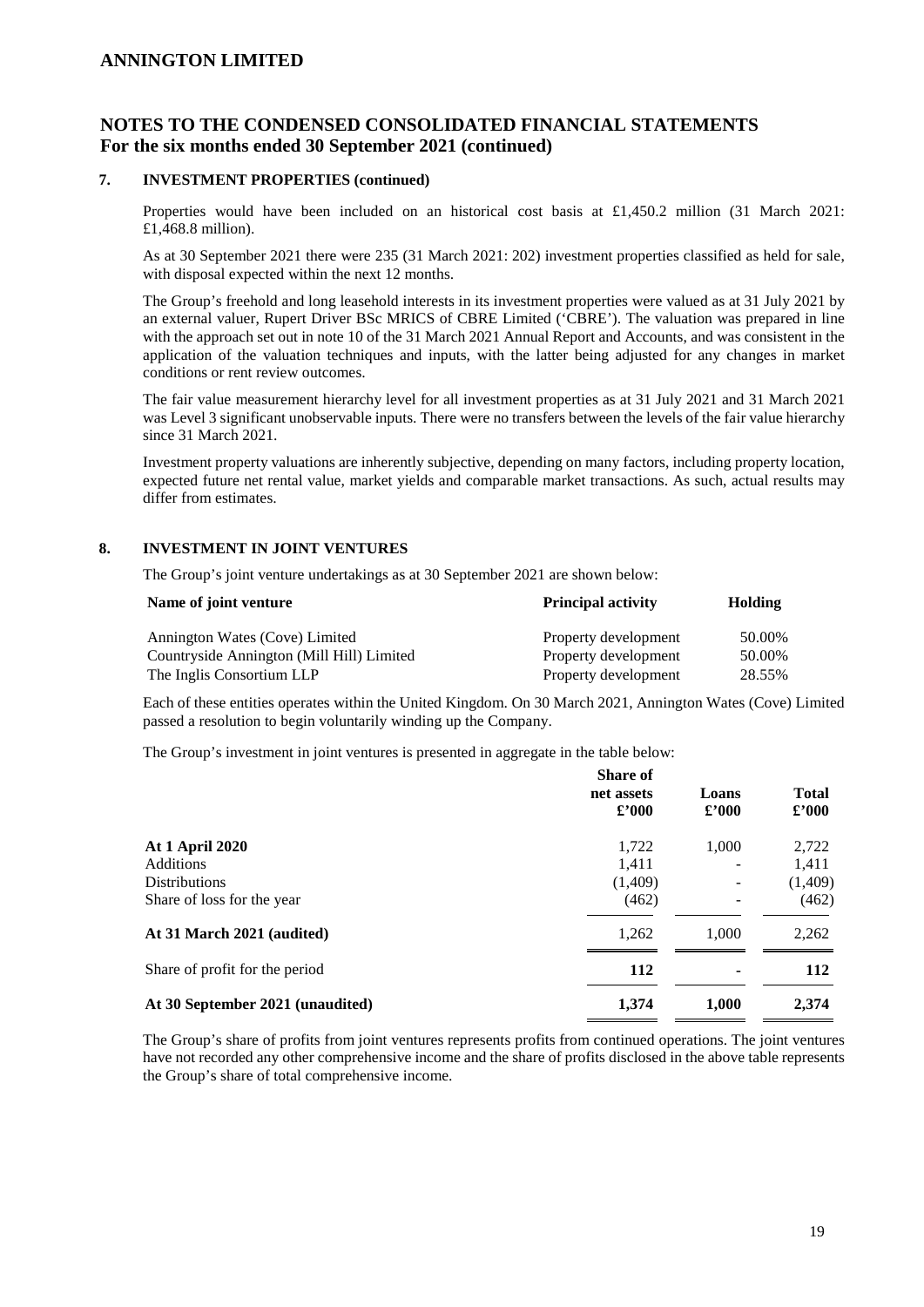# **NOTES TO THE CONDENSED CONSOLIDATED FINANCIAL STATEMENTS For the six months ended 30 September 2021 (continued)**

#### **9. LOANS AND BORROWINGS**

|                                                | 30 September<br>2021<br>(unaudited)<br>$\pounds$ '000 | 31 March<br>2021<br>(audited)<br>$\pounds$ '000 |
|------------------------------------------------|-------------------------------------------------------|-------------------------------------------------|
| Amounts falling due between one and five years |                                                       |                                                 |
| Unsecured notes                                | 1,137,144                                             | 1,132,065                                       |
| Unsecured bank loans                           | 396,850                                               | 396,414                                         |
|                                                | 1,533,994                                             | 1,528,479                                       |
| Amounts falling due after five years           |                                                       |                                                 |
| Unsecured notes                                | 1,839,686                                             | 1,839,375                                       |
| <b>Total non-current loans and borrowings</b>  | 3,373,680                                             | 3,367,854                                       |
| <b>Total loans and borrowings</b>              | 3,373,680                                             | 3,367,854                                       |

At 30 September 2021, the Group held five tranches of corporate, unsecured bonds totalling c.£3.0 billion and a term loan of £400.0 million, also unsecured. On 4 October 2021, the Group successfully raised £800.0 million in new bonds split equally into two tranches expiring in 2032 and 2051, respectively. A revolving credit facility of £100.0 million is also available to the Group, which has never been drawn against.

The Group must comply with a number of covenants attaching to the debt under both the bonds and loan facility as set out in the annual report. The Group's forecasts do not indicate any of the covenants will be breached in the foreseeable future.

#### **10. LEASE LIABILITIES**

Lease liabilities are capitalised at the lease's inception at the fair value of the leased property or, if lower, the present value of the minimum lease payments.

|                                                | 30 September<br>2021<br>(unaudited)<br>$\pounds$ '000 | 31 March<br>2021<br>(audited)<br>$\pounds$ '000 |
|------------------------------------------------|-------------------------------------------------------|-------------------------------------------------|
| <b>Maturity analysis</b>                       |                                                       |                                                 |
| Amounts falling due within one year            | 799                                                   | 775                                             |
| Amounts falling due between one and five years | 503                                                   | 747                                             |
| Minimum lease payments                         | 1,302                                                 | 1,552                                           |
| Less: future finance charges                   | (28)                                                  | (38)                                            |
| <b>Present value of lease obligations</b>      | 1,274                                                 | 1,484                                           |
| Current                                        | 776                                                   | 749                                             |
| Non-current                                    | 498                                                   | 735                                             |
| <b>Total lease liabilities</b>                 | 1,274                                                 | 1,484                                           |

A reconciliation of the lease liability movement is provided in Note 15.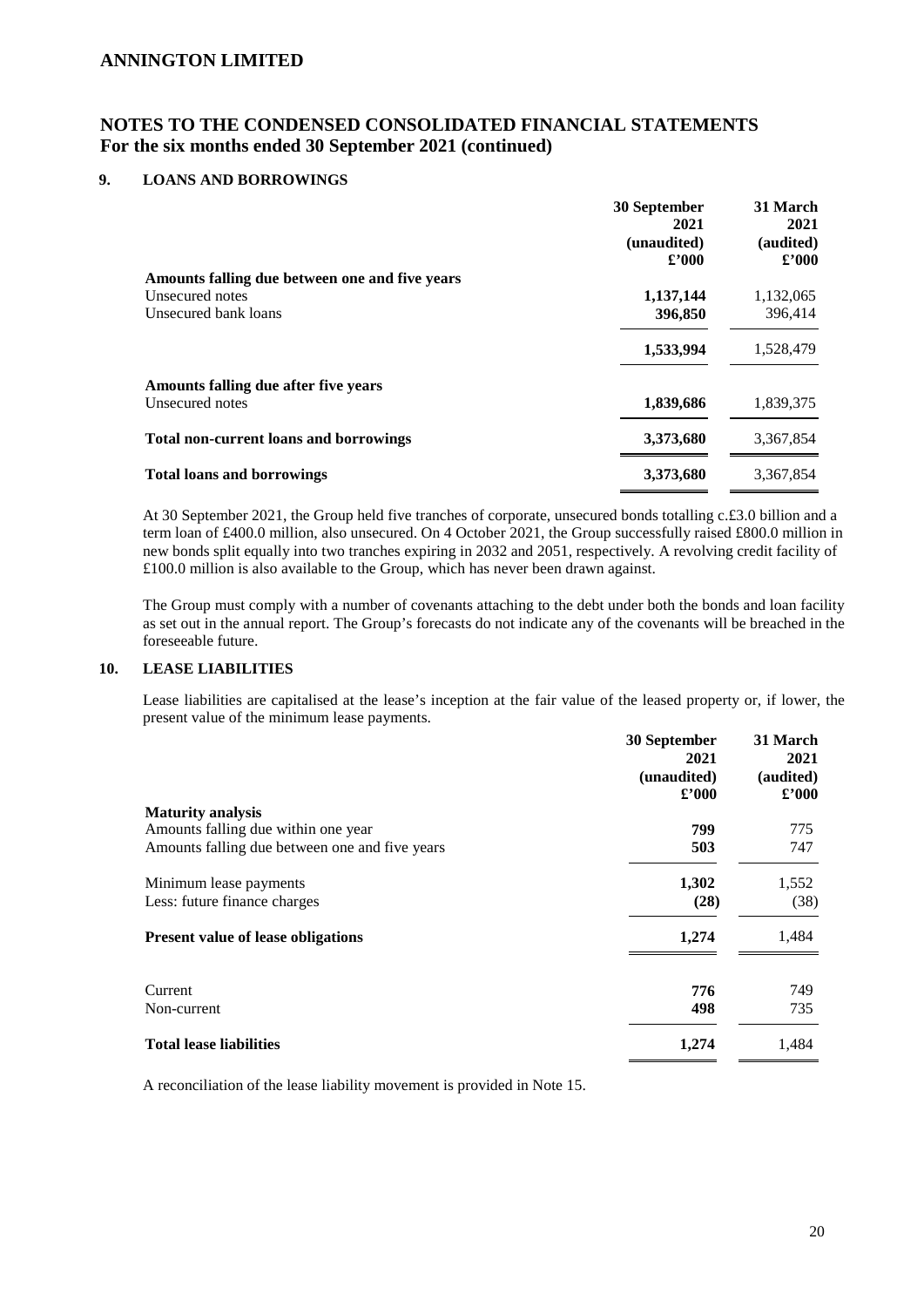# **NOTES TO THE CONDENSED CONSOLIDATED FINANCIAL STATEMENTS For the six months ended 30 September 2021 (continued)**

#### **11. PROVISIONS**

|                                     | Warranty<br><b>Provision</b><br>$\pounds$ '000 | Make good<br>provision<br>$\pounds$ '000 | <b>Utilities</b><br>provision<br>$\pounds$ '000 | <b>Total</b><br>$\pounds$ '000 |
|-------------------------------------|------------------------------------------------|------------------------------------------|-------------------------------------------------|--------------------------------|
| At 1 April                          | 153                                            | 451                                      | 20,769                                          | 21,373                         |
| Unwinding of discount               |                                                | 6                                        | 750                                             | 756                            |
| Amount expensed in income statement |                                                |                                          |                                                 |                                |
| Utilised                            | (5)                                            |                                          | (1,169)                                         | (1,174)                        |
| At 30 September 2021 (unaudited)    | 148                                            | 457                                      | 20,350                                          | 20,955                         |
| Current provision                   | 73                                             |                                          | 10,604                                          | 10,677                         |
| Non-current provision               | 75                                             | 457                                      | 9,746                                           | 10,278                         |
|                                     | 148                                            | 457                                      | 20,350                                          | 20,955                         |

#### *Utilities provision*

At the point of purchase in 1996 the Married Quarters Estate included certain sites that are dependent on the related technical base for the provision of utilities. The MoD undertook to supply utilities to those sites for the period they are rented to the MoD and for released units, until at least the 25th anniversary of the purchase. Where there have been releases of property that are currently base dependent or there is a constructive obligation to provide for the adoption of certain utilities on units which are not base dependent, a provision has been made to separate these units where the Group has a committed present obligation to separate these units. The provision has been discounted in accordance with the relevant borrowing costs of the Group.

There is a contingent liability in respect of base dependent units for their supply of water and sewage treatment and where it is possible that an obligation to separate these units may arise in the future. No obligation currently exists with respect to these properties as they have not been released by the MoD. Instead, there is a possible future obligation should releases occur and we become obligated to provide for the private utilities adoption. This amounts to £215.9 million (31 March 2021: £203.8 million). Upon technical completion of utilities adoption, the Group is eligible to a refund from the MOD for each utility. At the balance sheet date, the total potential value of these refunds amounted to £17.1 million (31 March 2021: £17.5 million).

#### *Warranty provision*

The warranty provision relates to the estimated costs to repair any defects that come to light during the warranty period on the sale of new build properties. The Group is legally obligated to rectify property defects for a ten year period which comes into effect upon the sale completion date. The Group's exposure is mitigated by an insurance policy that covers the majority of the warranty period, and a further one year period which is covered by the contractor's guarantee.

#### *Make good provision*

The make good provision relates to the estimated cost of restoration work agreed to be carried out on the Group's leased properties at the end of the lease term in 2023.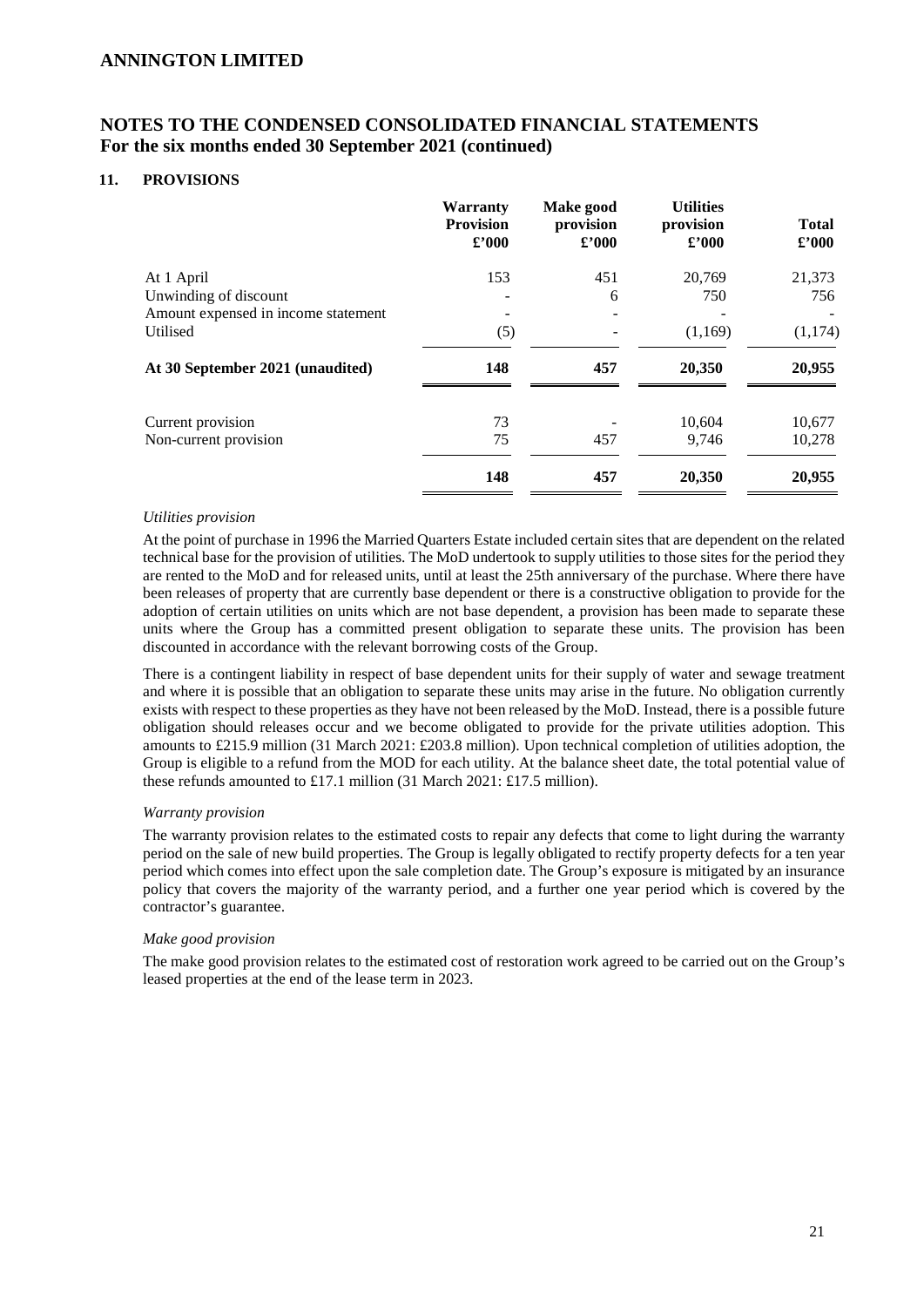# **NOTES TO THE CONDENSED CONSOLIDATED FINANCIAL STATEMENTS For the six months ended 30 September 2021 (continued)**

### **12. DERIVATIVE FINANCIAL INSTRUMENTS**

|                                                                               | 30 September<br>2021<br>(unaudited)<br>$\pounds$ '000 | 31 March<br>2021<br>(audited)<br>$\pounds$ '000 |
|-------------------------------------------------------------------------------|-------------------------------------------------------|-------------------------------------------------|
| Financial liabilities carried at fair value through OCI                       |                                                       |                                                 |
| Cross currency swaps that are designated in hedge accounting<br>relationships | (9,707)                                               | (18,629)                                        |
| <b>Reconciliation of movements</b>                                            |                                                       |                                                 |
| 30 September                                                                  |                                                       | 31 March                                        |
| 2021<br>(unaudited)<br>$\pounds$ '000                                         | <b>Revaluation</b><br>adjustment<br>$\pounds 000$     | 2021<br>(audited)<br>$\pounds$ '000             |
| (9,707)<br>Cross currency swaps                                               | 8,922                                                 | (18,629)                                        |
| <b>Total derivative financial liabilities</b><br>(9,707)                      | 8,922                                                 | (18,629)                                        |

### **13. FINANCIAL INSTRUMENTS AND RISK MANAGEMENT**

The Group has the following financial instruments:

|                                                | <b>Note</b> | 30 September<br>2021<br>(unaudited)<br>$\pounds 000$ | 31 March<br>2021<br>(audited)<br>$\pmb{\pounds}^{\pmb{\cdot}} 000$ |
|------------------------------------------------|-------------|------------------------------------------------------|--------------------------------------------------------------------|
| <b>Financial assets</b>                        |             |                                                      |                                                                    |
| Cash and receivables:                          |             |                                                      |                                                                    |
| Trade and other receivables                    |             | 3,683                                                | 7,508                                                              |
| Cash and cash equivalents                      |             | 97,030                                               | 197,509                                                            |
| <b>Total financial assets</b>                  |             | 100,713                                              | 205,017                                                            |
| <b>Financial liabilities</b>                   |             |                                                      |                                                                    |
| Liabilities measured at amortised cost:        |             |                                                      |                                                                    |
| Trade and other payables                       |             | 31,579                                               | 35,904                                                             |
| Loans and borrowings                           | 9           | 3,373,680                                            | 3,367,854                                                          |
| Liabilities measured at fair value through OCI |             |                                                      |                                                                    |
| Cross currency swaps                           | 12          | 9,707                                                | 18,629                                                             |
| <b>Total financial liabilities</b>             |             | 3,414,966                                            | 3,422,387                                                          |
|                                                |             |                                                      |                                                                    |

### **Fair values**

There have been no transfers of assets or liabilities between levels of the fair value hierarchy. The fair values of the Group's borrowings and cross currency swaps are determined by a Level 2 valuation technique.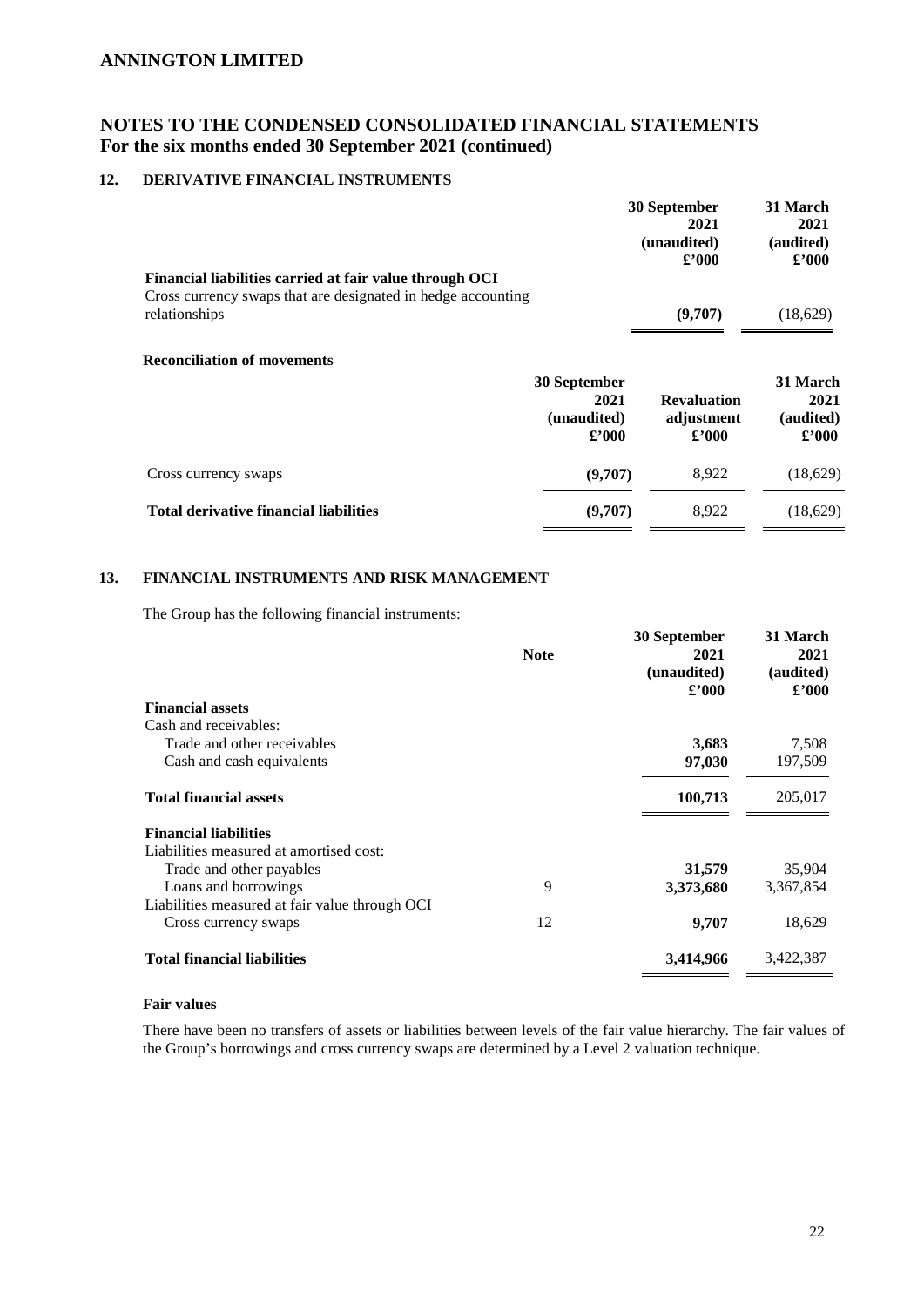# **NOTES TO THE CONDENSED CONSOLIDATED FINANCIAL STATEMENTS For the six months ended 30 September 2021 (continued)**

#### **13. FINANCIAL INSTRUMENTS AND RISK MANAGEMENT (continued)**

The Group held the following derivative and non-derivative financial assets and liabilities at 30 September 2021

|                                             | 30 September 2021 (unaudited) |                |                   |  |
|---------------------------------------------|-------------------------------|----------------|-------------------|--|
|                                             | Par value                     | <b>Balance</b> |                   |  |
|                                             | of debt                       | sheet value    | <b>Fair value</b> |  |
|                                             | $\pounds$ '000                | $\pounds$ '000 | $\pounds$ '000    |  |
| Level 2                                     |                               |                |                   |  |
| <b>Non-derivative financial liabilities</b> |                               |                |                   |  |
| Unsecured notes                             | 3,001,260                     | 2,976,830      | 3,389,601         |  |
| Unsecured term loan                         | 400,000                       | 396,850        | 400,000           |  |
|                                             | 3,401,260                     | 3,373,680      | 3,789,601         |  |
| <b>Derivative financial liability</b>       |                               |                |                   |  |
| Cross currency swaps                        |                               | 9.707          | 9,707             |  |
|                                             | 3,401,260                     | 3,383,387      | 3,799,307         |  |
|                                             |                               |                |                   |  |

| 31 March 2021 (audited)   |                      |                                     |  |
|---------------------------|----------------------|-------------------------------------|--|
| Par value                 | <b>Balance</b>       |                                     |  |
| of debt<br>$\pounds$ '000 | sheet value<br>£2000 | <b>Fair value</b><br>$\pounds$ '000 |  |
|                           |                      |                                     |  |
|                           |                      |                                     |  |
| 3,001,260                 | 2,971,440            | 3,305,205                           |  |
| 400,000                   | 396,414              | 400,000                             |  |
| 3,401,260                 | 3,367,854            | 3,705,205                           |  |
|                           |                      |                                     |  |
|                           | 18,629               | 18,629                              |  |
| 3,401,260                 | 3,386,483            | 3,723,834                           |  |
|                           |                      |                                     |  |

#### **Unsecured bonds**

The bonds have been valued according to the last published trade price, adjusted for expected future cash flows. However, this is based on a small number of transactions and should be considered a Level 2 fair value measurement. Further details, including covenant information can be found in the Group's annual report.

The bonds issued subsequent to 30 September 2021 (Note 18), are unsecured and the two tranches of £400.0 million each, expire in 2032 and 2051, respectively. These bonds will follow a Level 2 fair value measurement similar to the pre-existing bonds.

#### **Cross currency swaps**

The fair value of derivative financial instruments is based on the present value of estimated future cash flows, which are discounted using the applicable yield curves derived from quoted interest rates as at 30 September 2021.

#### **Unsecured term loan**

This loan relates to a £400.0 million term unsecured bank loan, maturing in March 2025. Further details, including covenant information can be found in the Group's annual report.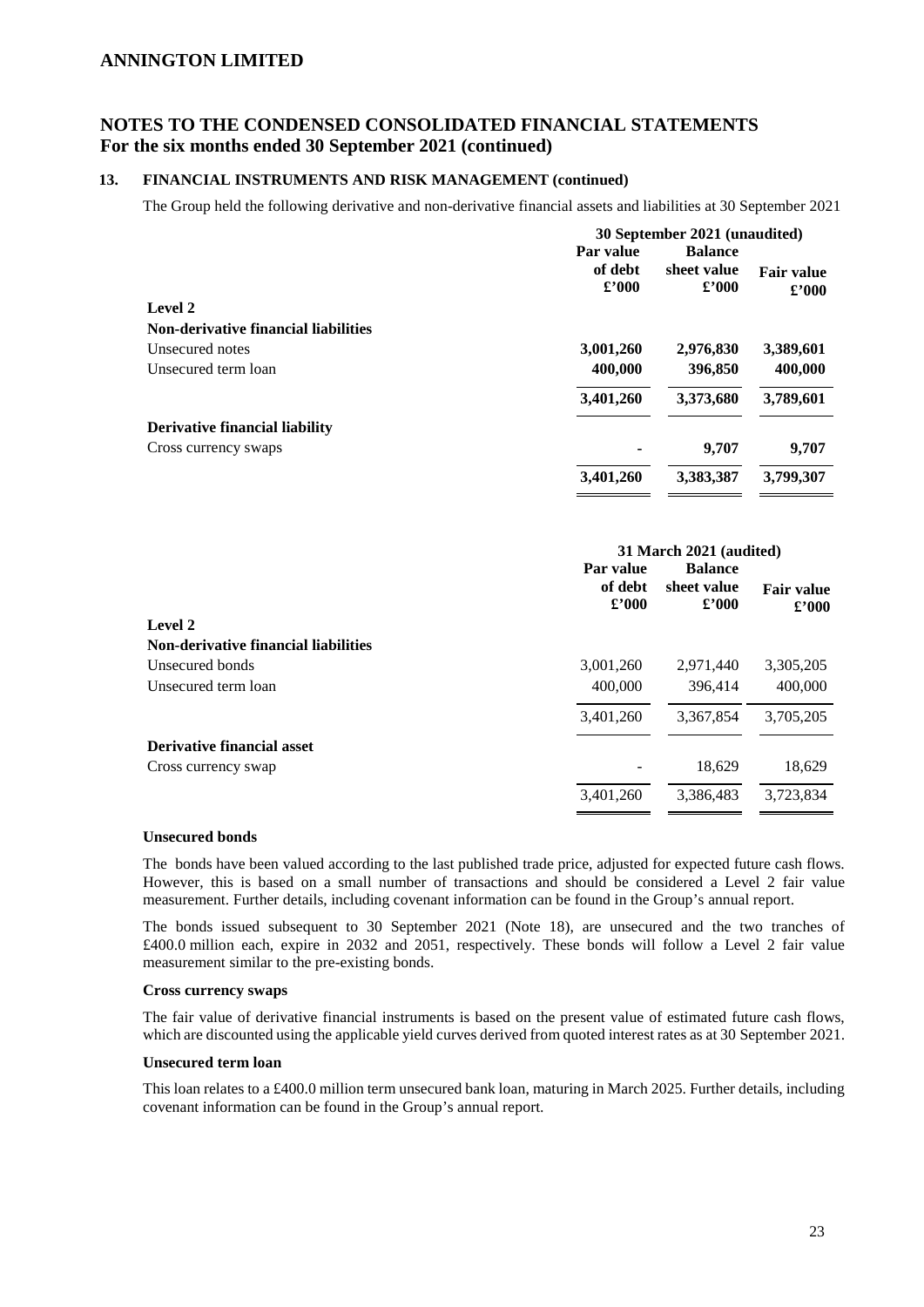# **NOTES TO THE CONDENSED CONSOLIDATED FINANCIAL STATEMENTS For the six months ended 30 September 2021 (continued)**

## **14. NOTE TO THE CONDENSED CASH FLOW STATEMENT**

|                                                   | Six months ended |                      |  |
|---------------------------------------------------|------------------|----------------------|--|
|                                                   | 30 September     |                      |  |
|                                                   | 2021             | 30 September<br>2020 |  |
|                                                   | (unaudited)      | (unaudited)          |  |
|                                                   | $\pounds$ '000   | $\pounds$ '000       |  |
| <b>Profit after taxation</b>                      | 385,541          | 33,086               |  |
| Adjustment for:                                   |                  |                      |  |
| Taxation                                          | (5,809)          | (2,164)              |  |
| Finance costs                                     | 54,906           | 54,699               |  |
| Finance income                                    | (9)              | (40)                 |  |
| Share of results of joint ventures after taxation | (112)            | 291                  |  |
| Profit on disposal of property assets             | (3,481)          | (3,126)              |  |
| Loss on disposal of right-of-use assets           | 2                |                      |  |
| Unrealised property revaluation (gains)/losses    | (343,989)        |                      |  |
| Depreciation expense                              | 470              | 448                  |  |
| Movements in working capital:                     |                  |                      |  |
| Decrease/(increase) in inventory                  | 133              | (1, 455)             |  |
| (Increase)/decrease in debtors                    | (349)            | 1,295                |  |
| Decrease in creditors                             | (905)            | (3,204)              |  |
| Decrease in provisions                            | (1,174)          | (1,023)              |  |
| Net cash inflow from operating activities         | 85,224           | 78,808               |  |

\*Comparative information has been restated as a result of the reclassification of costs as described in Note 16.

# **15. ANALYSIS OF CHANGES IN NET DEBT**

|                                   |                                                                 |                           | Non-cash items                                                                      |                                                                                    |                                                                     |                                                 |
|-----------------------------------|-----------------------------------------------------------------|---------------------------|-------------------------------------------------------------------------------------|------------------------------------------------------------------------------------|---------------------------------------------------------------------|-------------------------------------------------|
|                                   | 30<br><b>September</b><br>2021<br>(unaudited)<br>$\pounds$ '000 | <b>Cash flow</b><br>£'000 | Amortisation<br>of bond issue<br>costs and<br>interest<br>accrued<br>$\pounds$ '000 | <b>Fair value</b><br>adjustments<br>and<br>exchange<br>movements<br>$\pounds$ '000 | <b>Finance</b><br>lease<br>liability<br>additions<br>$\pounds$ '000 | 31 March<br>2021<br>(audited)<br>$\pounds$ '000 |
| Cash and cash equivalents         | 97,030                                                          | (100, 408)                |                                                                                     | (71)                                                                               | $\overline{\phantom{a}}$                                            | 197,509                                         |
| Unsecured notes                   | (2,976,830)                                                     |                           | (822)                                                                               | (4,568)                                                                            | $\overline{\phantom{a}}$                                            | (2,971,440)                                     |
| Unsecured term loan               | (396, 850)                                                      |                           | (436)                                                                               |                                                                                    | $\overline{\phantom{a}}$                                            | (396, 414)                                      |
| Lease liabilities                 | (1,274)                                                         | 396                       | (12)                                                                                |                                                                                    | (174)                                                               | (1,484)                                         |
| <b>Total loans and borrowings</b> | (3,374,954)                                                     | 396                       | (1,270)                                                                             | (4,568)                                                                            | (174)                                                               | (3,369,338)                                     |
| Net debt                          | (3,277,924)                                                     | (100, 012)                | (1,270)                                                                             | (4,639)                                                                            | (174)                                                               | (3,171,829)                                     |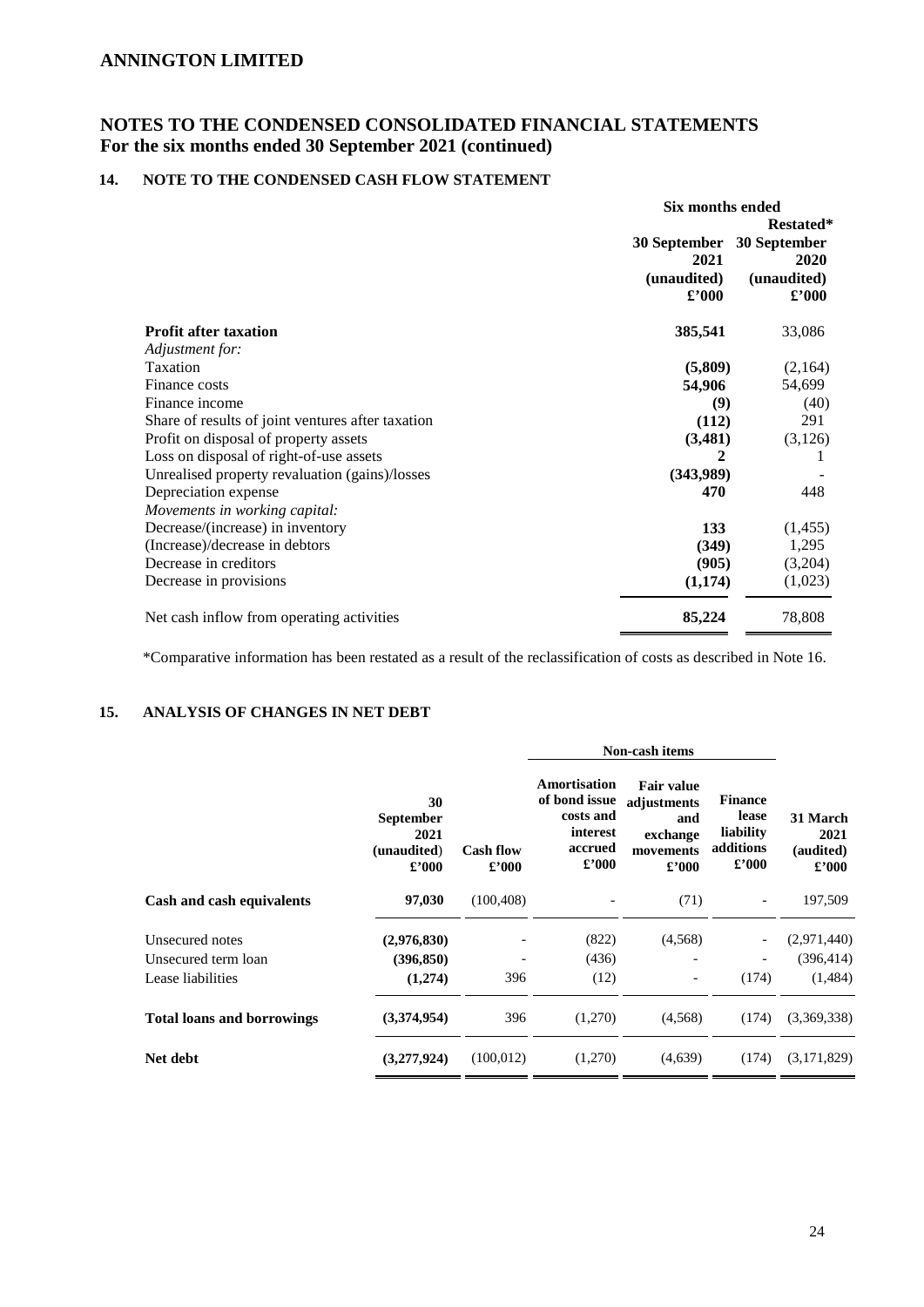# **NOTES TO THE CONDENSED CONSOLIDATED FINANCIAL STATEMENTS For the six months ended 30 September 2021 (continued)**

#### **16. PRIOR PERIOD RESTATEMENT**

Due to the Arbitration Agreement, the Group has received an increased volume of properties released from the MQE over the last two years. During the course of the financial year ended 31 March 2021, the cost of refurbishing properties released from the Married Quarters Estate became quantitatively material as a result of the increased volume of releases. As the number was material for the 31 March 2021 year end, a more detailed review of these costs was undertaken to ensure items that were capital in nature were capitalised as an addition to investment properties within the full year results. This change also affected profit on disposal of investment properties due to the capitalised costs being included in the carrying value of properties sold.

At the same time, dilapidation income, previously presented within property operating expenses as defrayment against refurbishment costs, was presented in the Consolidated Income Statement within other operating income. As these items had not been reflected in the 30 September 2020 half-year accounts, comparative information has been restated to take into account the capitalisation of refurbishment costs and the reclassification of dilapidation income to align with the 31 March 2021 audited financial statements. The details of these adjustments are set out below.

**Six months ended** 

#### **Condensed Consolidated Income Statement**

|                                                       | 30 September<br>2020<br>(unaudited)<br>$\pounds$ '000 | эіл шошшэ списи<br><b>Profit</b><br>increase/<br>(decrease)<br>(Unaudited)<br>$\pounds$ '000 | <b>Restated</b><br>30 September<br>2020<br>(unaudited)<br>$\pmb{\pounds}^{\prime}000$ |
|-------------------------------------------------------|-------------------------------------------------------|----------------------------------------------------------------------------------------------|---------------------------------------------------------------------------------------|
| Property rental income<br>Property operating expenses | 100,458<br>(9,586)                                    | 6,959                                                                                        | 100,458<br>(2,627)                                                                    |
|                                                       |                                                       |                                                                                              |                                                                                       |
| Net rental income                                     | 90,872                                                | 6,959                                                                                        | 97,831                                                                                |
| Other operating income                                | 20                                                    | 1,370                                                                                        | 1,390                                                                                 |
| Administrative expenses                               | (7,259)                                               |                                                                                              | (7,259)                                                                               |
| Other operating expenses                              | (372)                                                 |                                                                                              | (372)                                                                                 |
| Site review costs                                     | (8,890)                                               |                                                                                              | (8,890)                                                                               |
| Profit on disposal of investment properties           | 4,226                                                 | (1,100)                                                                                      | 3,126                                                                                 |
| Utilities provision expense                           | (1,881)                                               | 1,881                                                                                        |                                                                                       |
| Profit on disposal of inventory                       | 46                                                    |                                                                                              | 46                                                                                    |
| Share of results of joint ventures after taxation     | (291)                                                 |                                                                                              | (291)                                                                                 |
| <b>Operating profit</b>                               | 76,471                                                | 9,110                                                                                        | 85,581                                                                                |
| Finance income                                        | 40                                                    |                                                                                              | 40                                                                                    |
| Finance costs                                         | (54, 699)                                             |                                                                                              | (54, 699)                                                                             |
| <b>Profit before taxation</b>                         | 21,812                                                | 9,110                                                                                        | 30,922                                                                                |
| Taxation                                              | 2,765                                                 | (601)                                                                                        | 2,164                                                                                 |
| Profit for the period after taxation                  | 24,577                                                | 8,509                                                                                        | 33,086                                                                                |
| Profit attributable to shareholder                    | 24,577                                                | 8,509                                                                                        | 33,086                                                                                |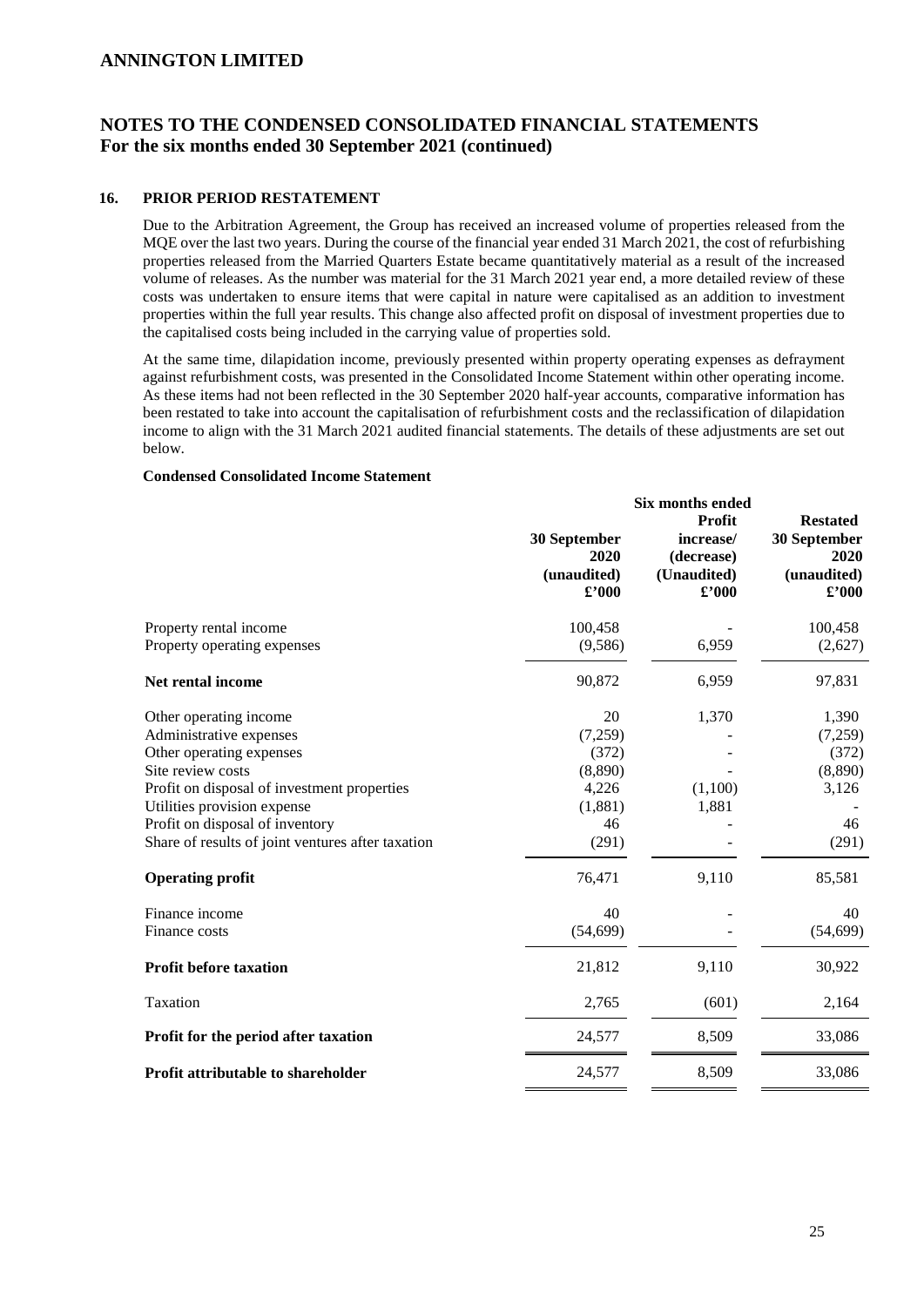# **NOTES TO THE CONDENSED CONSOLIDATED FINANCIAL STATEMENTS For the six months ended 30 September 2021 (continued)**

### **16. PRIOR PERIOD RESTATEMENT (continued)**

**Condensed Consolidated Comprehensive Income Statement** Six months ended **Six months ended** 

|                                                                                                                                                                               | 30 September<br>2021<br>(unaudited)<br>$\pounds$ '000 | <b>Profit</b><br>increase/<br>(decreased)<br>(Unaudited)<br>$\pounds$ '000 | <b>Restated</b><br>30 September<br>2020<br>(unaudited)<br>$\pounds$ '000 |
|-------------------------------------------------------------------------------------------------------------------------------------------------------------------------------|-------------------------------------------------------|----------------------------------------------------------------------------|--------------------------------------------------------------------------|
| Profit for the period                                                                                                                                                         | 24,577                                                | 8,509                                                                      | 33,086                                                                   |
| Items that may subsequently be recycled through the<br>income statement<br>Fair value gains on cash flow hedge<br>Reclassification of fair value gains included in profit and | 7,100                                                 |                                                                            | 7,100                                                                    |
| loss                                                                                                                                                                          | (13, 947)                                             |                                                                            | (13,947)                                                                 |
| <b>Total other comprehensive loss</b>                                                                                                                                         | (6, 847)                                              |                                                                            | (6, 847)                                                                 |
| Total comprehensive income for the period                                                                                                                                     | 17,730                                                | 8,509                                                                      | 26,239                                                                   |
| Total comprehensive income attributable to<br>shareholder                                                                                                                     | 17,730                                                | 8,509                                                                      | 26,239                                                                   |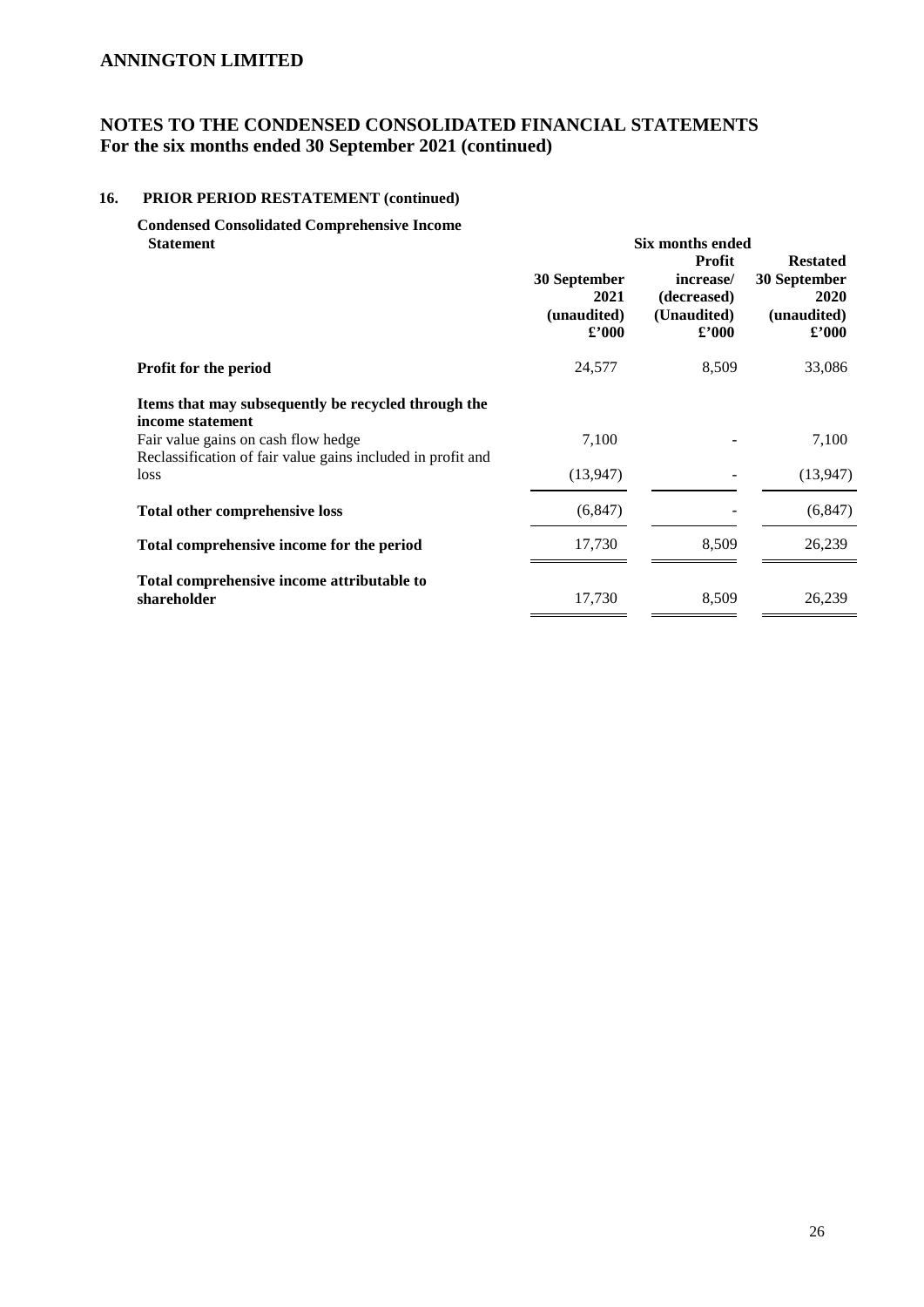# **NOTES TO THE CONDENSED CONSOLIDATED FINANCIAL STATEMENTS For the six months ended 30 September 2021 (continued)**

### **16. PRIOR PERIOD RESTATEMENT (continued)**

| <b>Condensed Consolidated Cash Flow Statement</b>        | Six months ended                                      |                                                                              |                                                                          |  |
|----------------------------------------------------------|-------------------------------------------------------|------------------------------------------------------------------------------|--------------------------------------------------------------------------|--|
|                                                          | 30 September<br>2020<br>(unaudited)<br>$\pounds$ '000 | <b>Cash flow</b><br>increase/<br>(decrease)<br>(unaudited)<br>$\pounds$ '000 | <b>Restated</b><br>30 September<br>2020<br>(unaudited)<br>$\pounds$ '000 |  |
| <b>Cash generated from operations</b>                    | 70,479                                                | 8,329                                                                        | 78,808                                                                   |  |
| Tax paid                                                 | (1,600)                                               |                                                                              | (1,600)                                                                  |  |
| Net cash inflow from operating activities                | 68,879                                                | 8,329                                                                        | 77,208                                                                   |  |
| <b>Investing activities</b>                              |                                                       |                                                                              |                                                                          |  |
| Proceeds from sale of investment properties              | 21,019                                                |                                                                              | 21,019                                                                   |  |
| Development and acquisition of investment properties     | (3,875)                                               |                                                                              | (3,785)                                                                  |  |
| Refurbishment expenditure on investment properties       |                                                       | (8,329)                                                                      | (8,329)                                                                  |  |
| Purchase of plant and equipment                          | (16)                                                  |                                                                              | (16)                                                                     |  |
| Distributions from joint ventures                        | 1,409                                                 |                                                                              | 1,409                                                                    |  |
| Interest received                                        | 40                                                    |                                                                              | 40                                                                       |  |
| Net cash inflow/(outflow) from investing activities      | 18,667                                                | (8,329)                                                                      | 10,338                                                                   |  |
| <b>Financing activities</b>                              |                                                       |                                                                              |                                                                          |  |
| Debt issuance costs                                      | (2,112)                                               |                                                                              | (2,112)                                                                  |  |
| Interest and other financing costs                       | (53, 556)                                             |                                                                              | (53, 556)                                                                |  |
| Interest payments on lease obligations                   | (28)                                                  |                                                                              | (28)                                                                     |  |
| Principal payments on lease obligations                  | (372)                                                 |                                                                              | (372)                                                                    |  |
| Net cash outflow from financing activities               | (56,068)                                              |                                                                              | (56,068)                                                                 |  |
| Net increase in cash and cash equivalents                | 31,478                                                |                                                                              | 31,478                                                                   |  |
| Cash and cash equivalents at the beginning of the period | 103,695                                               |                                                                              | 103,695                                                                  |  |
| Exchange differences on cash and cash equivalents        | 54                                                    |                                                                              | 54                                                                       |  |
| Cash and cash equivalents at the end of the period       | 135,227                                               |                                                                              | 135,227                                                                  |  |

The restatement further affected some of the amounts disclosed in Note 2, 3, 4, and 14. Other operating income has increased by £1.4 million as a result of the reclassification of dilapidation income. Profit on the disposal of investment properties has decreased by £1.1 million. Net cash inflow from operating activities has increased by £8.3 million as the capitalised refurbishment costs have been reclassified to investing activities within the condensed consolidated cash flow statement.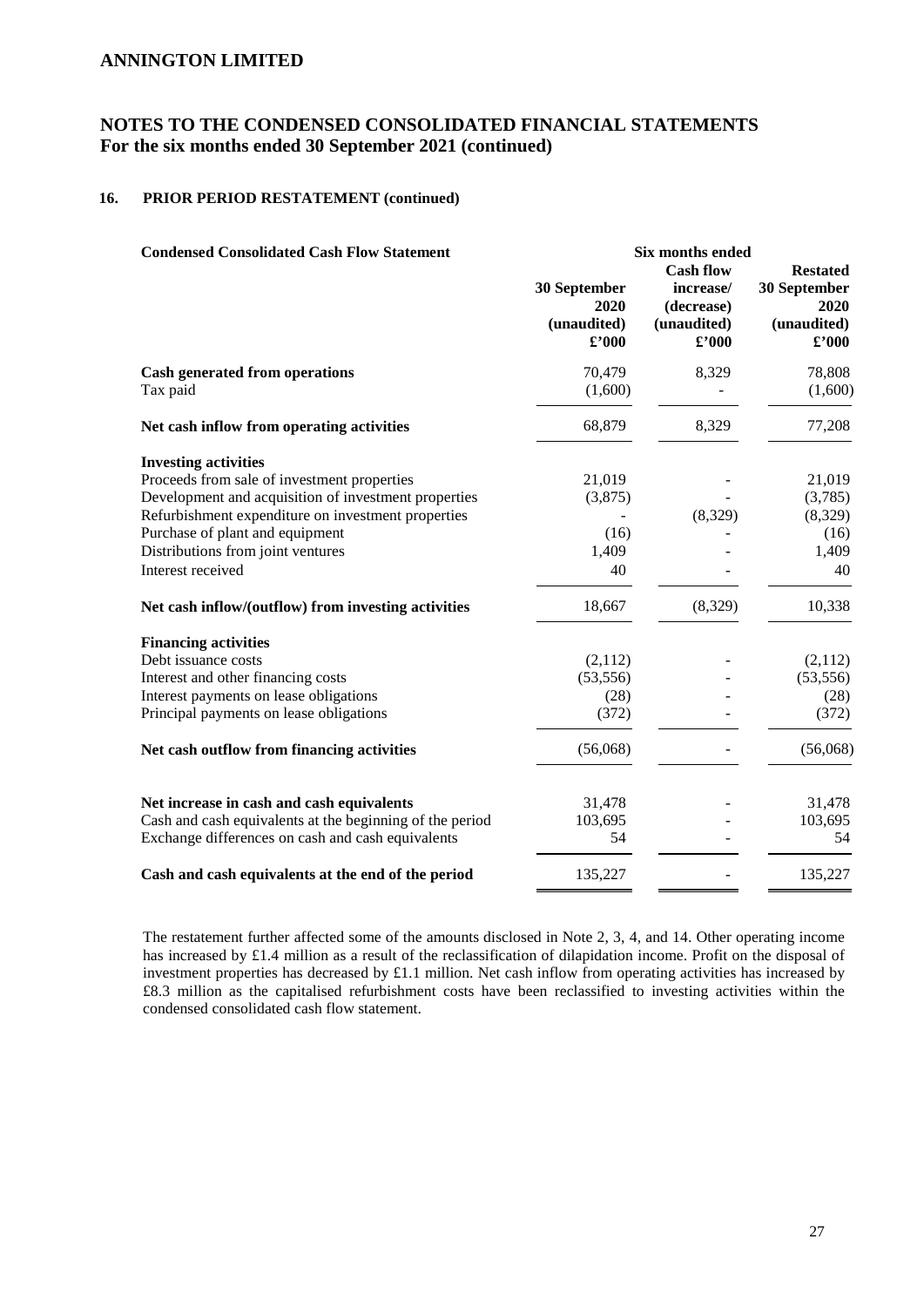# **NOTES TO THE CONDENSED CONSOLIDATED FINANCIAL STATEMENTS For the six months ended 30 September 2021 (continued)**

#### **17. RELATED PARTY DISCLOSURES**

Balances and transactions between the Company and its subsidiaries, which are related parties, have been eliminated on consolidation and are not disclosed in this note.

During the period, the Group has had transactions with joint ventures that include distributions, loans and associated interest. These transactions form the basis for the movements disclosed in Note 9.

#### **18. SUBSEQUENT EVENTS**

In October 2021, the Group successful raised £800.0 million of new debt in two tranches of £400.0 million each, maturing in 11 and 30 years, respectively. The overall interest rate across both tranches is 2.66%.

Upon receipt of these funds, Annington Limited declared and paid a dividend of £793.6 million to the Group's immediate parent, Annington Holdings (Guernsey) Limited.

In December 2021, Annington and the MoD reached a settlement of the Site Review process relating to the rent payable by the MoD in relation to the Married Quarters Estate (MQE). This settlement applies the awards given by the arbitral panel to date across the MQE as a whole. Reaching this settlement now avoids the need to complete the remaining site review/arbitration process, which was expected to run into the middle of 2023, and results in a material saving in both time and cost for both parties. Further details of this agreement can be found in the Site Review section of the Operational Update.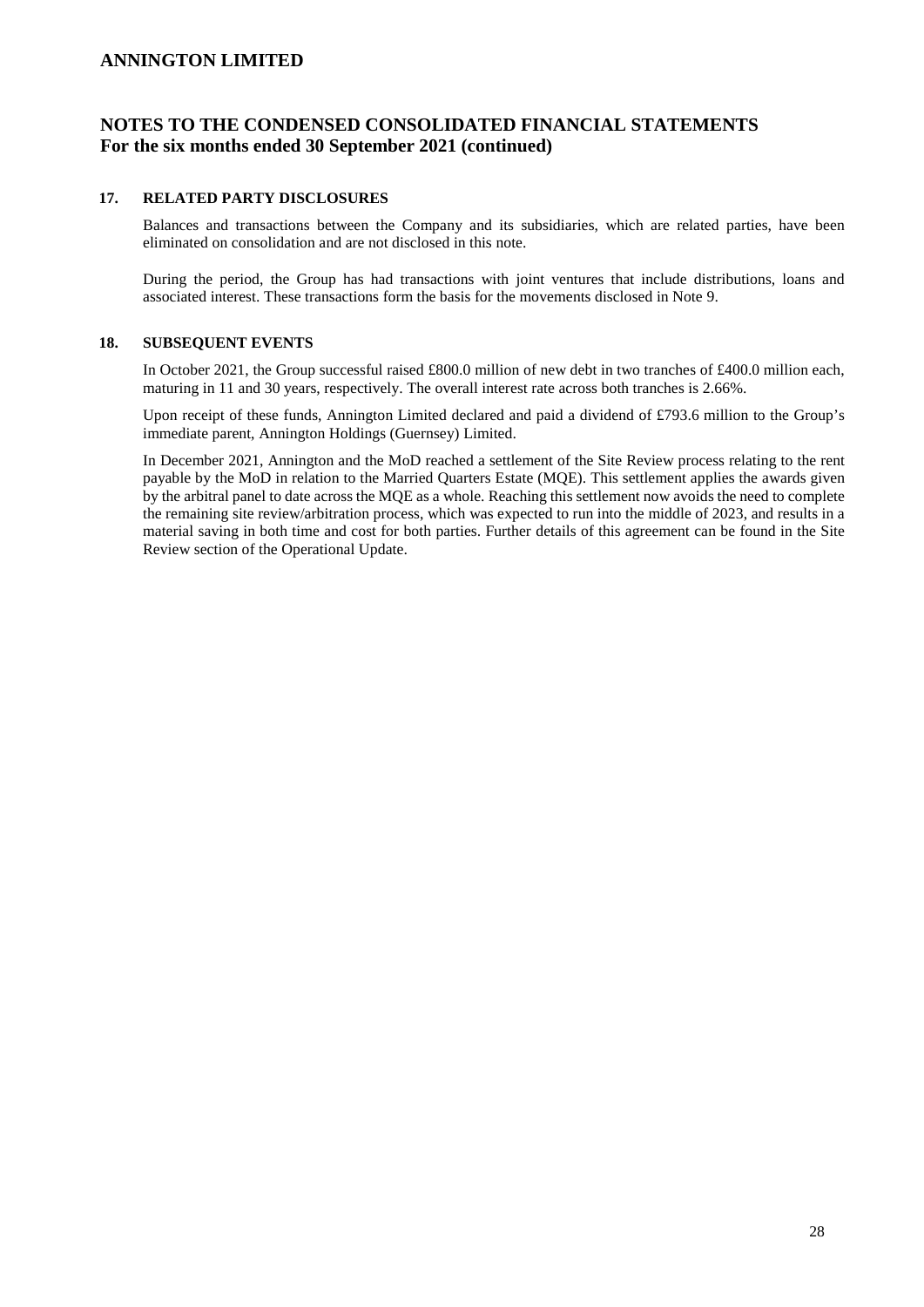### **STATEMENT OF DIRECTORS' RESPONSIBILITIES**

The directors are responsible for preparing the half-year condensed consolidated financial statements in accordance with applicable law and regulations. The directors confirm that to the best of their knowledge these half-year condensed consolidated financial statements:

- have been prepared in accordance with IAS 34 "Interim Financial Reporting" as adopted by the European Union; and
- the half-year report includes a fair review of important events and their impact during the six months.

The directors are responsible for the maintenance and integrity of the corporate and financial information included on the Company's website. Legislation in the United Kingdom governing the preparation and dissemination of financial information differs from legislation in other jurisdictions.

Approved by

#### **S Leung**

Director

17 January 2022